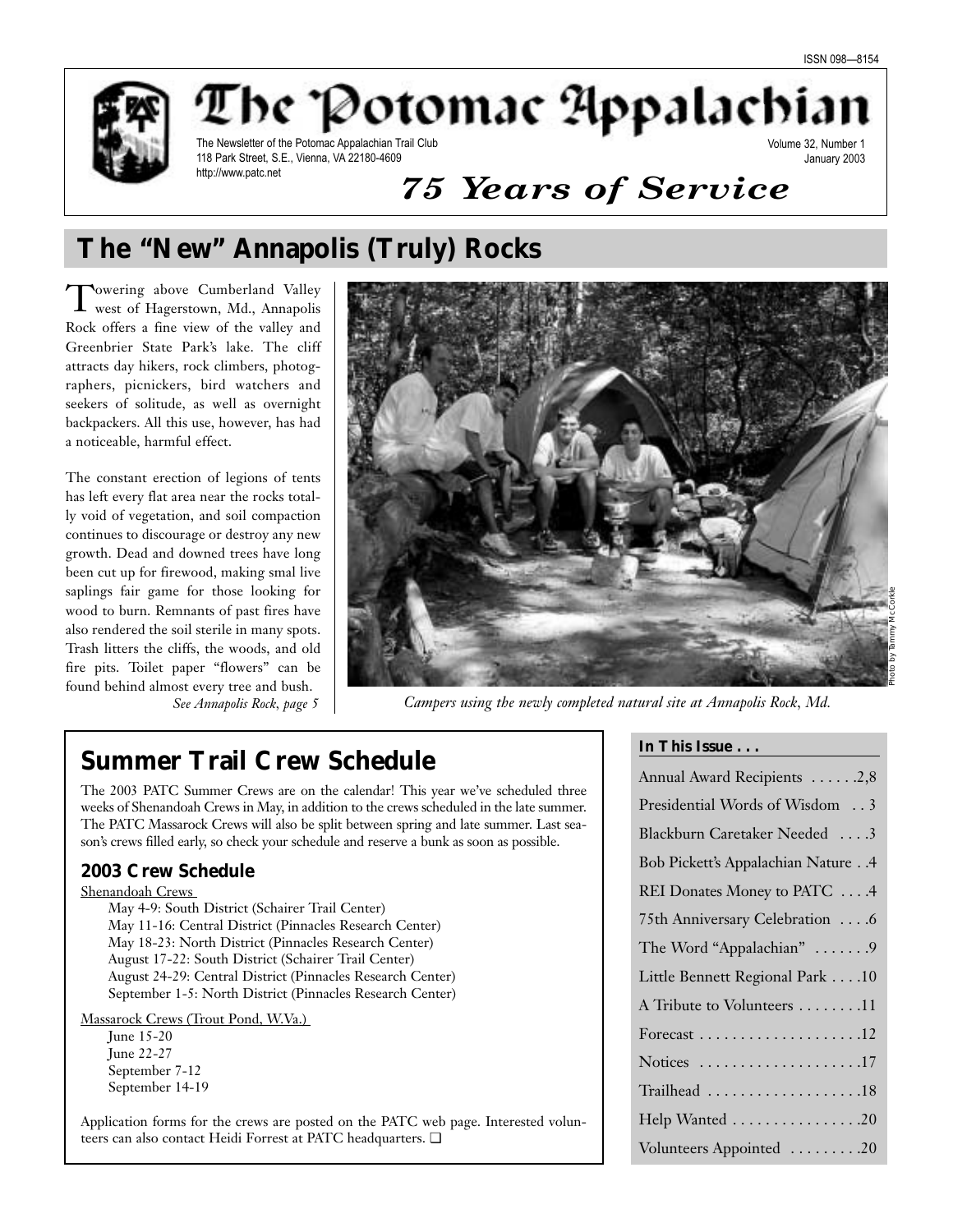#### **Council Members, Chairs and** *PA* **Staff**

#### **Officers**

**President:** Tom Johnson **VP Volunteerism:** Mickey McDermott **VP Operations:** Fred "Hop" Long **Treasurer:** Gerhard Salinger **Secretary:** Georgeann Smale **Supervisor of Trails:** Liles Creighton **Supervisor of Membership:** Susan Nelson **Supervisor of Land Management:** Chris Mangold **Supervisor of Facilities:** Larry Marcoux **Supervisor of Education, Information, and Activities:** Mal Fordham

**General Counsel:** Charles Sloan

#### **Sections/Chapters**

**Mountaineering Section:** Mack Muir **SMRG: Peter Pennington Ski Touring Section:** Steve Brickel **North Chapter:** Pete Brown **N. Shenandoah Valley Chapter:** Gerry Boyd **S. Shenandoah Valley Chapter:** John Held **Charlottesville Chapter:** John Shannon **West Virginia Chapter:** Judy Smoot

# **Standing Committee Chairs**

**(Council Members) Blackburn Trail Center:** Chris Brunton **Budget:** David White **Cabins Operations:** Mel Merritt **Cabin Construction:** Charlie Graf **Conservation:** Mary Margaret Sloan **Grants & Donations:** Susan Nelson **Endowment:** Don Price **Finance:** Gerhard Salinger **Hikes:** Karen Brown & Lee Sheaffer **Internet Services:** Stephen Raia **Land Management:** Tom Johnson, johnts3@juno.com **Legal:** Charles Sloan **Maps:** Dave Pierce **Maryland Appalachian Trail Management Committee:** Charlie Graf *Potomac Appalachian:* Linda Shannon-Beaver **Public Affairs:** Larry Rockwell **Publications:** Aaron Watkins **Sales:** Paul Dery **Shelters:** Frank Turk **Trail Lands Acquisition:** Phil Paschall **Trail Patrol:** Kumait Jawdat

**Tuscarora Trail Land Management:** Lloyd MacAskill

**Special Committees/Ongoing Activities Archives & Library:** Carol Niedzialek **Cabin Reservations:** Shakuntala Ghare **Communications Team:** Mike Sutherland **Deputy Finance Committee Chair: J**ohn Ferguson **Deputy Supervisor of Trails:** Vacant **Headquarters Facility:** Orron Kee **Information/Sales Desks:** Annetta DePompa **Medical:** Vacant **Shelters, Cabins, & Cabins Land Fund:** Larry Marcoux **SNP Boundary Trailheads Study Group:** Mark Holland **Tuscarora Trail Shenandoah Valley Project:** Phoebe Kilby & Larry Bradford

*Potomac Appalachian*

**Chief Editor:** Linda Shannon-Beaver PA@patc.net **Features Editor:** Joanne Erickson **Forecast Editor:** Joan Hollen, Suzie Shannon PA-Forecast@patc.net

# *Special Recognition:* **Charles Irvin Annual Award Recipients**

*Honorary Life Memberships:* Jon W. Rindt John F. McCrea **Peter Gatje Walter M. Smith**

*50-Year Members:*

**Elsie S. Kinsey Robert K. Kinsey John R. Williams Mary E. Williams**

> *2002 PATC Volunteer of the Year*  **Mike Sutherland**

# *HONORED GUESTS*

**Gary Fenton,**  Exec. Dir., Northern Virginia Regional Park Authority **Pam Underhill,** 

> Park Mgr., Appalachian Trail Park Office **Karen Lutz,**

Mid-Atlantic Reg. Rep., Appalachian Trail Conference **Steve Bair,** 

Backcountry/Wilderness/Trails Manager, Shen. Nat. Park **Shawn Green,** 

Trails Coordinator, Shenandoah National Park

HEADQUARTERS

HOW TO CONTACT US FOR CABIN RESERVATIONS, MEMBERSHIP INFORMATION, AND SALES

Address: 118 Park Street, S.E., Vienna, VA 22180 Hours: Monday through Thursday, 7 p.m. to 9 p.m. and Thursday and Friday 12 noon to 2 p.m.<br>. 24-hr. 24-hr. Activities Tape #: 703/242-0965 To receive an information packet: Extension 10 To leave a message for the Club President, Tom Johnson: Extension 40<br>Club e-mail: info@patc.net Facsimile #: 703/242-0968 Club e-mail: info@patc.net World Wide Web URL: http://www.patc.net

STAFF

DURING REGULAR BUSINESS HOURS

Director of Administration: Wilson Riley (Ext. 11) e-mail: Wriley@patc.net Trails Management Coordinator: Heidi Forrest (Ext. 12) e-mail: hforrest@patc.net Business Manager: Monica Clark (Ext. 15) e-mail: mclark@patc.net Membership/Cabin Coordinator: Pat Fankhauser (Ext. 17) e-mail: pfankhauser@patc.net Sales Coordinator: Maureen Estes (Ext. 19) e-mail: mestes@patc.net

Bus/Metro Directions to Headquarters: When taking Metro Orange line, get off at Dunn Loring station (not Vienna, the last stop). Outside the station, find the stop for Metrobus 2T westbound in the direction of Tyson's Corner.When the bus starts down Maple Avenue in Vienna, exit at the library just past Center St. Walk half a block in the same direction the bus travels, and turn right at Park St. PATC will be on the left only a few yards down from the corner. The fare is \$1.10, but you can ride for \$.25 if you remember to get a transfer ticket at your originating station.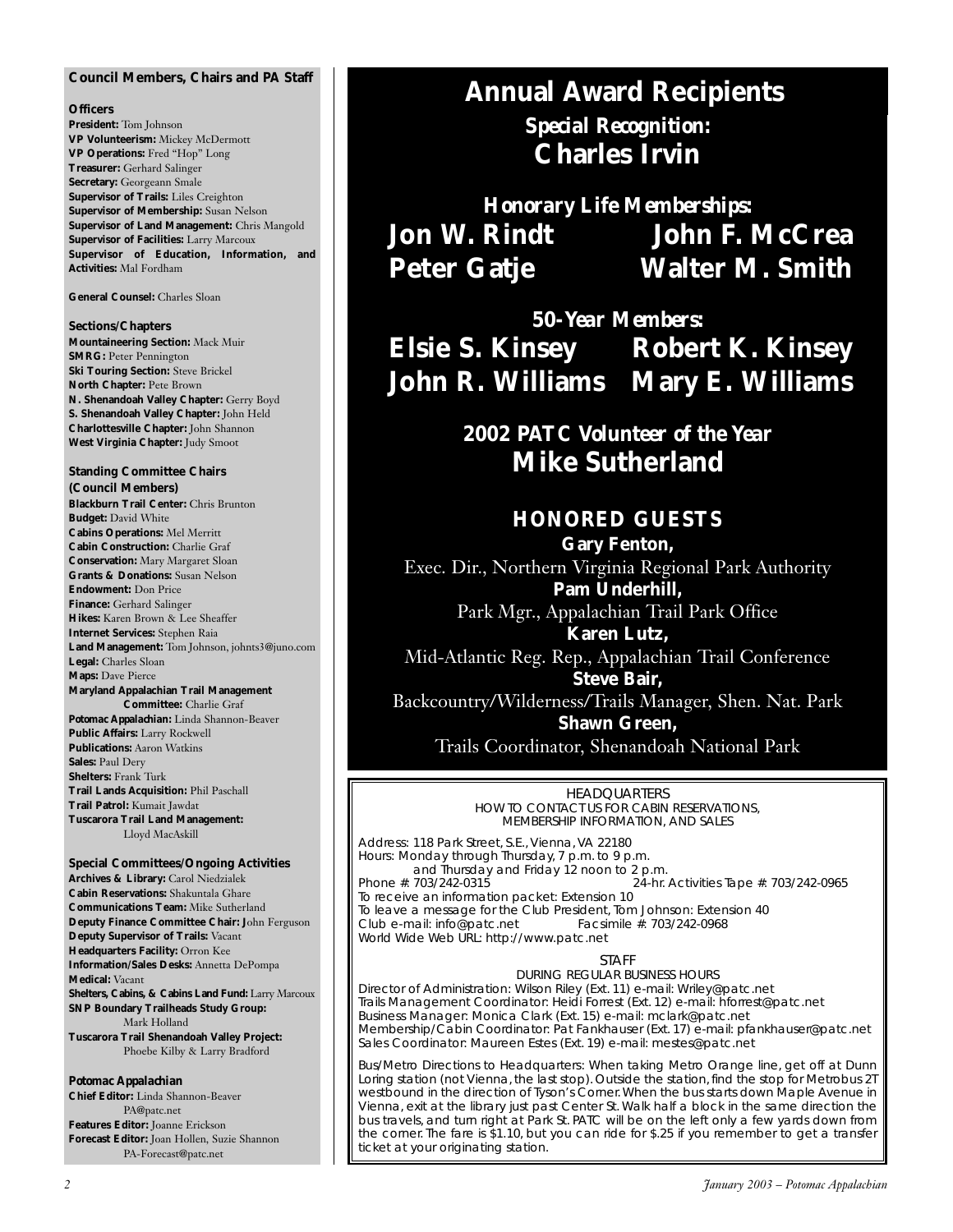# **Presidential Words of Wisdom**

*I begin the new presidency in the same manner as Walt Smith began his term of office four years ago – by publishing my speech from the annual dinner in November. Would that it could inaugurate a presidency nearly as successful as Walt's. — Tom Johnson*

This was not a very good time for being in Japan, but that's where<br>I am. If this were CNN, Walt would put me on a TV hookup, and I would join you tonight. This isn't CNN, so I have asked Rick Canter to read this short note composed for the occasion as a substitute for the real thing. Please accept my apologies for an absence that was inopportune to say the least.

I actually did volunteer for this job, and there are those in the audience who wonder who would be crazy enough to take on this job so willingly. My only defense is that it is important. PATC is one of the most respected trail organizations in the nation, because it is and always has been a national leader in trail building and trail advocacy. Like they used to say about E.F. Hutton, when PATC talks, people listen.

That being said, the job of president is an awesome task. I don't know how many people have thought about this, but our first president, Myron Avery, became perhaps the greatest trail builder in American history. Every other Club president has had an obligation to live up to the Avery tradition. I would advise: don't try to be Myron Avery, just recognize the seriousness of the job that you have agreed to take on. Since Avery founded our Club 75 years ago, we have struggled to uphold the highest traditions of trail work. We are here for the long pull, and I would hope that 75 years from now PATC will still be a national leader. We are not a transitory organization, but one with long-standing serious purpose.

There is one person here tonight whose leadership in the Avery tradition should be recognized. Walt Smith, our president for the past four years, has done American hiking and trail work a great service. It is humbling to try to succeed Walt, knowing how much work he put into the Club. It would not have been so bad had he been a less tireless worker. It is always harder to succeed success. You can't say, "It wasn't my fault – my predecessor botched everything, and I am just trying to straighten it out."

I would also like to recognize the accomplishments of the outgoing officers. The executive committee under Walt established a great record of achievement. They worked well together, and each one who is not returning should be lauded for his success.

Walt's great goal was to improve the Tuscarora Trail. Much has happened to bring that closer to reality, I hope to continue that. One of my objectives will be to move that project along.

There are other things that we can work on over the next two years. The Club's computer operations must be improved to bring them into line with our obligations as a major player in the world of trails. I have seen the work that Mike Sutherland has been doing, and I hope to move that forward. We need more volunteers to work on that task, but ultimately we will probably have to pay for some of the work.

The cabins reservation system is one that should get this Club's attention. Ours is an antiquated system that does not represent the Club well. Only computerization can solve some of our problems in that area. We will give that some attention.

Our paid staff is one of our most important assets. It is a staff that sticks together, and there has been very little turnover in recent years. I am sure some of that is due to Wilson Riley. In any case, we have an extremely competent and experienced staff, and I hope they will continue to stay with us. That being said, we can do more to clarify the staff-volunteer relationship, and support the staff so that they can serve us better.

The Club is working on new trails outside of Shenandoah National Park that are being built by very enthusiastic volunteers. Some of those will eventually connect with Park trails. Those of you who have been here awhile know that new trails into the park have been slow in coming. I think we have a chance over the next several years to expand those hiking opportunities.

I wish I could look out into the audience tonight and see who is there. I know we have some old timers, and I wish to recognize two who have been mentors to me (though they may not have known it). Paula Strain and Phil Barringer – I hope you are out there. You should both take a bow for having spent so much time nurturing Club leaders over the years. I may not be exactly what you had hoped for in a Club leader, but now you are stuck with me for two years. I also want to recognize a few other people who have taught me a great deal in the relatively short time that I have been actively involved with the Club. Charlie Graf and Warren Sharp are two who represent much of the institutional knowledge of the Club. I should not forget Bob Humphrey and Phil Paschall, too.

In closing, I would like to note the volunteer tradition of PATC. My perspective on this comes from serving on the board of directors of American Hiking Society. I look around the country, and I see few other trail organizations that have the strength of our own volunteer ethic. Ours is so strong that it is almost "fierce." I hope that we never lose that determination. When you lose that, you start relying on others to fix things. That is a road we don't want to go down.

When a speaker drones on, people start fidgeting. At that point, the polite thing to do is to get off the stage. Thanks for listening to this. I hope to see you all on the trail. ❏

*—Tom*

# **Blackburn Trail Center Needs You**

Owned and operated by PATC, the Blackburn Trail Center is located on the AT, 12 miles south of Harpers Ferry. Blackburn is a premier stop for AT through-hikers and day hikers alike. Many PATC conferences and training workshops are held there. The caretakers' duties include maintaining the Trail Center,

Hiker's Hostel, and campground. Anyone applying should have experience in offering comfort and company to weary AT hikers. Flexibility and ability to get along with wide variety of people a must! Prefer couple with knowledge of the AT and hikers' needs. Very modest stipend offered along with a fabulous summer experience. Dates run from mid-March through Oct. If interested send a letter of application, resume, and professional/personal references to Chris Brunton, 9000 Piney Grove Drive, Fairfax, VA 22031 or e-mail to trailbossbtc@msn.com. If you have questions call Chris at 703/560-8070. ❏

*—Chris Brunton*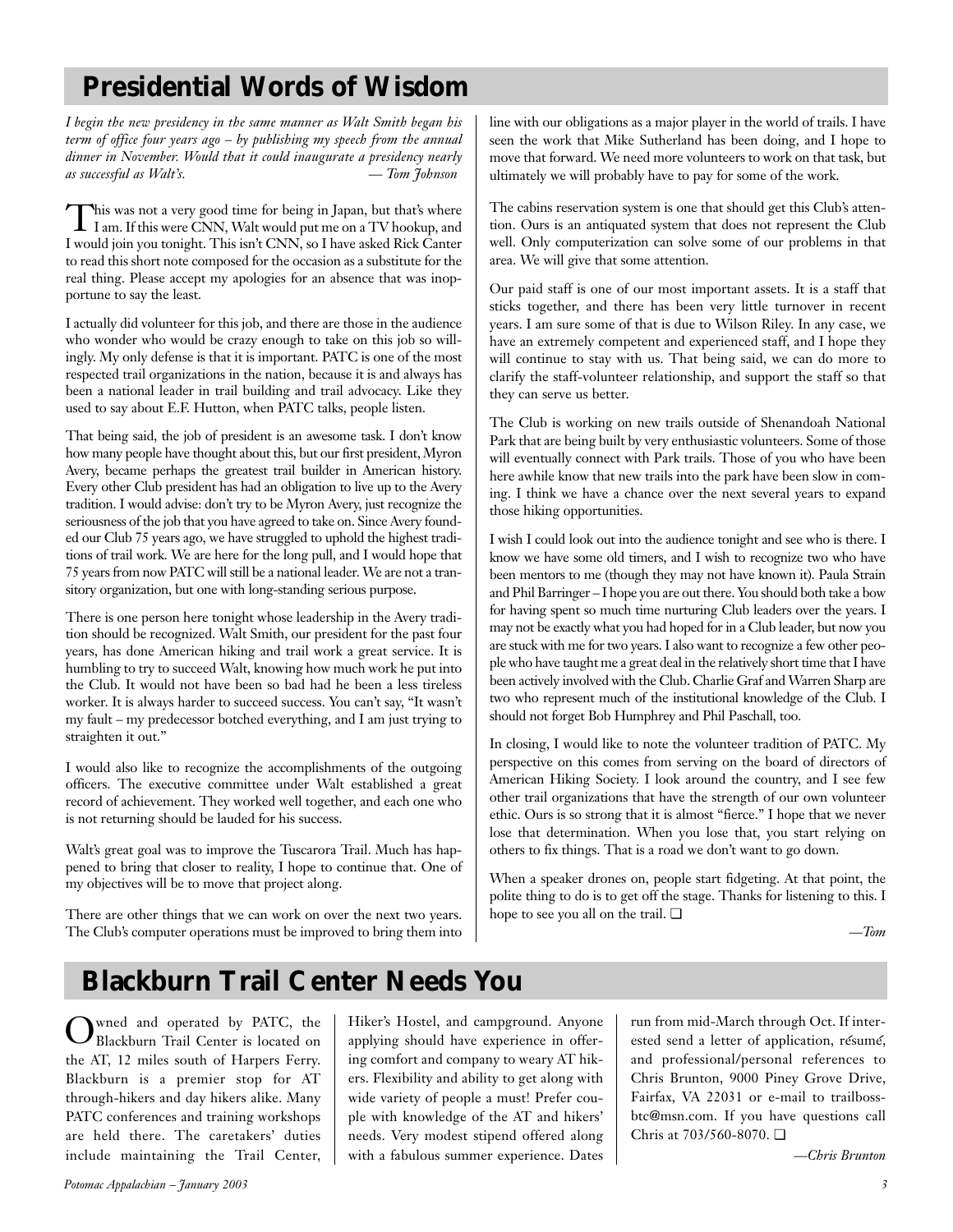# **Bob Pickett's Appalachian Nature: The Lowly Opossum**

 $\mathbf{W}_{\text{D,dec}}^{\text{oe}}$  be the lowly opossum; the Rodney Dangerfield of the mammal community. It's not that they don't deserve it. In the ranking of the complexity of mammalian social systems, on a scale from 2 to 20, opossum earns a 2. The 'jack' joins the 'jill' only for copulation, and the 'joeys' are on their own after a short threemonth childhood. Even while with the mother, the joeys show little play or interaction, and are, in general, extremely lethargic.

This social delinquency is related to its cranial capacity. Comparing the ratio of brain size to body mass with other mammals, the size of the opossum brain is a third to half the size of other mammals (Man comes in at a whopping 7.5 times larger). For example, they just don't learn how to avoid being trapped, retrapped, and then trapped again. And its well known propensity of feigning death, defecating, and emitting a foul-smelling greenish ooze from its anal glands are its best method of avoiding predation. Effective perhaps, but very limited in repertoire.

Opossum are the only marsupial in North America, migrating north from South America when the land bridge between the two continents was formed some 3

million years ago. They are, in fact, a more primitive mammal than placentals. Opossums, like the more primitive monotremes (echidna and duck-billed platypus) and some shrew, have only a single opening, or cloaca, out of all which all of the fecal, urinal and genital products are discharged. This characteristic is shared with reptiles and birds.

They also have a less efficient reproductive process than the placental mammals. Records exist of jills with as few as 9 or as many as 17 teats, often with some not functional. Jacks have a forked penis, which matches the paired lateral vaginae of the female. In other more advanced mammals, the female reproductive tube fuses in the middle to form a single canal. In fact, the opossums produce paired sperm. As a pair, the sperm swim in a straight line, but if separated, they swim in circles. Copulation involves the jack grabbing the jill by the nape of the neck and both falling over to the right side. On occasion when they may fall to the left, or remain upright, copulation is likely to be unsuccessful. I don't make this stuff up!

At the time of European arrival in North America, opossum were limited to south of the Potomac River and on a line northwest through most of Ohio, Indiana, and Illinois. With the removal of natural predators, they have moved north since that time and now reach Canada. It's not hard to find opossum in northern regions suffering from frostbitten ears or toes.

One might say their omnivorous diet is somewhat primitive as well. Carrion, with maggots, is a year-round treat. In fact, in baited traps in the Smokies, more opossum were caught with decomposed bait, rather than fresh bait. Strangely enough, they can also eat rattlesnakes, copperheads and water moccasins due to their apparent immunity to pit viper venom. They have even been known to eat toxic American toads. And, in the category of more than you wanted to know, if you come across a partially eaten deer carcass in the woods, the entrance via the anal area would be the work of an opossum.

Opossum seem to be the most common road kill. One reason for this is that they are terribly near-sighted. Additionally, when frightened, they freeze; not a great defense against cars. Finally, they are often found along roads looking for food in the form of road kills, especially other less fortunate, maggot-filled opossum. ❏

*—Robert Pickett*

# **Get Your PATC Cabins Calendar**

Everyone who registered for the 75th Annual Meeting/Dinner received many gifts commemorating our 75 years of serv $ice$ , including the first  $\sqrt{en}$ PATC Cabin calendar. If you were rut able to attend you can still get one of these be utiful calendars, avaluable for a limited time. This full-color wall calendar features photos of some of  $\mathsf{e}$ 



best cabins in our rent lisys em dressed out in their seasonal attire. Exclusive Sale –  $_{\text{Ony}}$  through our Headquarters store – supplies are limited! \$10.00 for the calendar plus \$2.00 postage/handling. Virginia residents add 45 cents tax. Please consider coming by and picking it up at Headquarters, along with other gifts from our store. Contact Maureen Estes at *Walt Smith accepts a check in the amount*<br>703/242-0693, Ext. 19 to order.



*of \$2,000 from REI's (and PATC's) Mark Nelson, donated for our land management program.*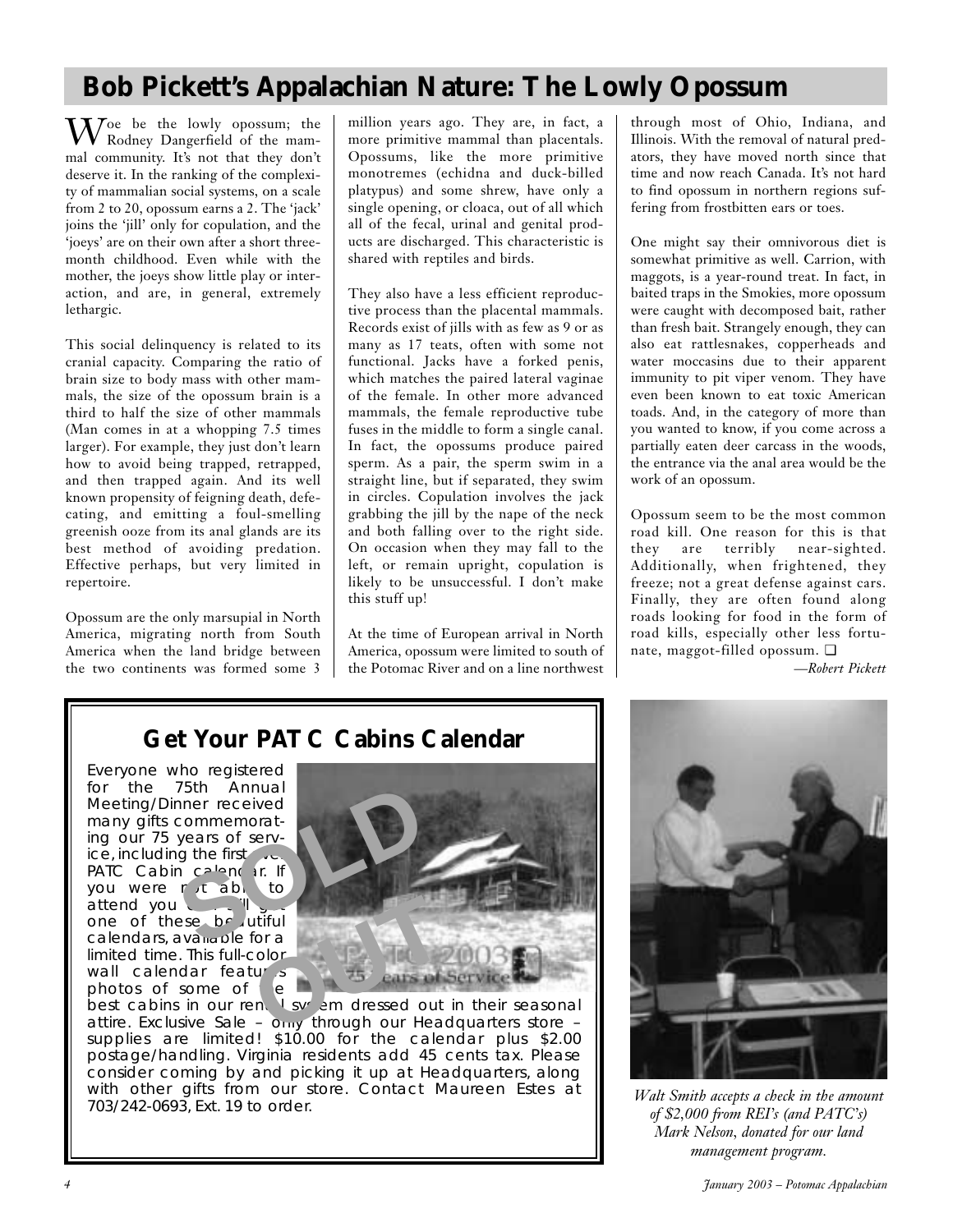### *Annapolis Rock, from page 1*

In short, we are loving this beautiful area to death.

A group of AT professionals and volunteers, the Maryland Appalachian Trail Management Committee (MATMC), has become very concerned about the negative impacts to this backcountry area. With recommendations from U.S. Geological Survey Recreational Impact Studies expert Dr. Jeff Marion, the MATMC has prepared a management plan to help correct the damage at Annapolis Rock, while still allowing visitors to enjoy a backcountry experience. According to Dr. Marion's studies, Annapolis Rock is probably the most severely impacted backcountry area in the Eastern United States.

In October 2002, ATC's Mid-Atlantic trail crew, with the help of volunteers from PATC, constructed natural-looking campsites away from the rock cliff, in an area still thickly vegetated. The vegetation will provide privacy from other campers and from day users. Two privies will be constructed to lessen the impact of waste on the soil and water.

In spring 2003, the impacted areas surrounding the rocks will be closed off and re-vegetated. A caretaker will camp here throughout the busiest months, and will be responsible for educating visitors in Leave No Trace ethics and regulations for the campground. To lessen the impact on vegetation and soil, campfires will either be prohibited or restricted to group areas. Alcoholic beverages will be prohibited. Visitors beyond the 75-person capacity of the new campsites will be directed to other places along the trail.

These management practices should allow impacted areas to return to a more natural state within a few years, ensuring a backcountry experience for generations to come. ❏

> *—Ranger Tammy McCorkle South Mountain Recreation Area*

*Users can help protect the trail and its inhabitants by following Leave No Trace practices: Leave nothing but footprints, and take nothing but memories. Annapolis Rock is an heirloom that we need to protect.*



*The Sperrys looking at the view west from Annapolis Rock, including Greenbriar Lake.*



*John Wright at the newly completed natural site.*



*Above, a look at the severely compacted site campers are currently using. This area will take years to return to a naturally vegetated state.*



*PATC and ATC crew members hard at work building the new camping site.*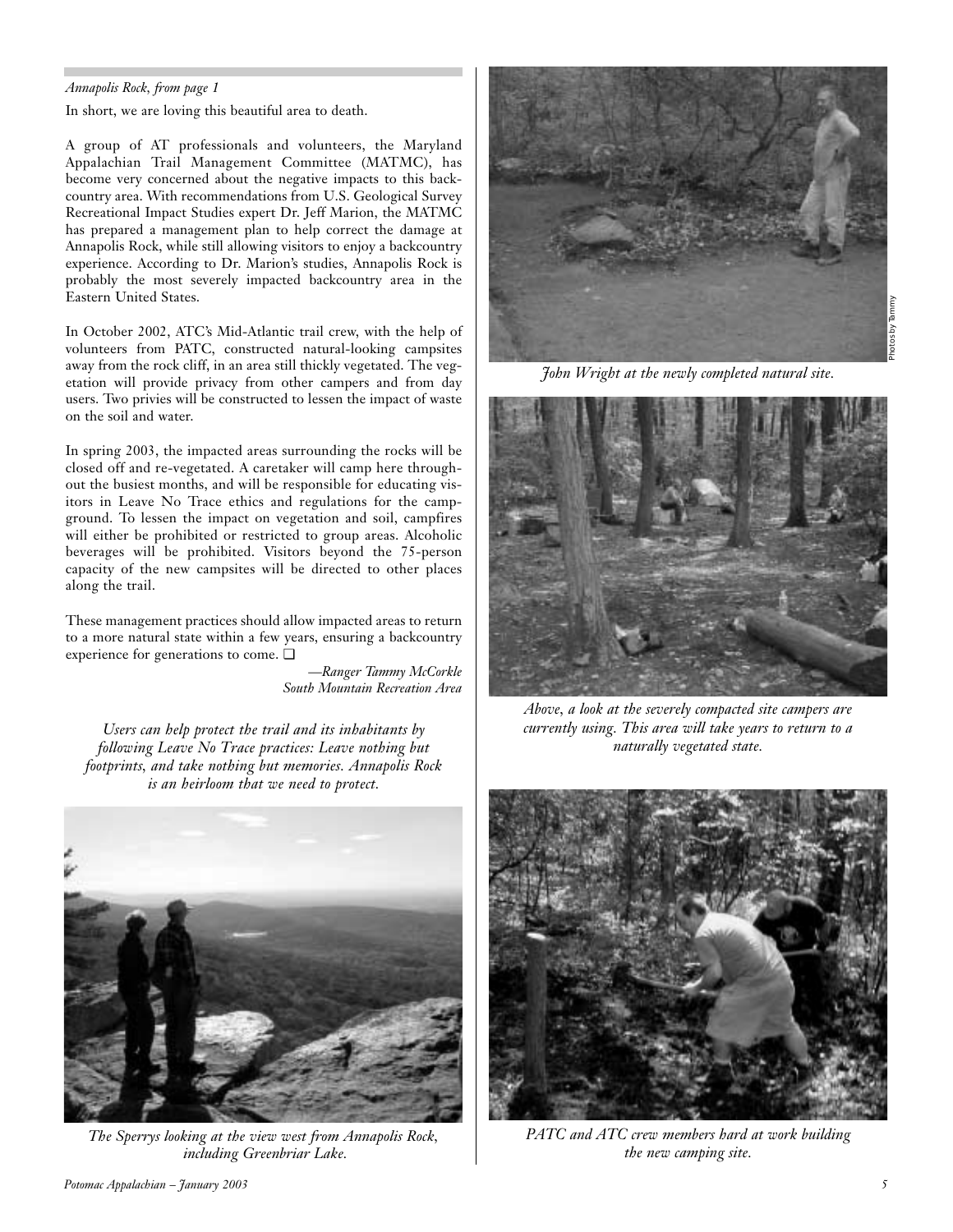# **Please Welcome the New Officers**

Although the 75th Annual Dinner was well attended and fun-filled, the first item of business was electing a new slate of officers for the Club.

Since there were no contested nominations, all those who filled the ballot were elected. The officers for PATC for the years 2003 through 2004 are:

| President: <i>Tom Johnson</i>                          |
|--------------------------------------------------------|
| Vice President of Volunteerism:                        |
| <i>Joseph T. "Mickey" McDermott</i>                    |
| Vice President of Operations:                          |
| $\ldots \ldots \ldots \ldots \ldots$ . Fred "Hop" Long |
| Treasurer: Gerbard Salinger                            |
| Secretary: Georgeann Smale                             |
| Supervisor of Trails:  Liles Creighton                 |
| Supervisor of Membership:                              |
| Susan Nelson                                           |
| Supervisor of Land Management:                         |
| Chris Mangold                                          |
| Supervisor of Facilities:                              |
| Larry Marcoux                                          |
| Supervisor of Education,                               |
| Information, and Activities:<br>.                      |
| Mal Fordham                                            |
|                                                        |

Attendees at the dinner were treated to many lovely gifts, ranging from a PATC polo shirt and PATC cabins calendar, to folio cases and notepads. Entertainment took the form of an old-fashioned singalong, a variety of Club displays, many words of wisdom, and a wonderful dinner. We even enjoyed an indoor stream surrounded by plants.

Thanks to all volunteers that helped make PATC's 75th Anniversary Annual Meeting a tremendous success. Special thanks goes to Linda Shannon-Beaver, Ryan Beaver, Susan Nelson, Jean Golightly, Evelyn Salinger, Jim Tomlin (a BIG thank you to him), Maureen Estes, Jim Ward, Dave Pierce, and George Meek, who helped me with setting up. The Northern Virginia Regional Park Authority graciously allowed us use of the beautiful Atrium Conference Hall (call Kay Mathis at 703/255-3631 for rental information) and the wonderful food and set ups were all supplied by Marco Polo Restaurant and Caterers under the direction of Agustin Vaca. ❏

*—Pat Fankhauser*

# **Letter from an Annual Dinner Attendee**

### Pat,

Thanks to you and all the staff and volunteers, for the delightful 75th PATC dinner last night. What a fine setting, complete with a PATC-type garden and flowing stream through the Atrium (maybe we should offer to do the trail maintenance work for the NVRPA), good food, drinks, gifts (which some of us didn't deserve), and company. In every respect, a very beautiful and classy affair. It was my and my wife's first annual PATC dinner meeting; but it will not be our last. *— Bob*

Robert,

Thank you for being a part of the event. Truly the Trail Angels were smiling down on us when we actually fell into the good graces of the NVRPA. And by the way, we do work on their trails, which was the reason we were lucky enough to secure that wonderful place. Mr. Fenton, Executive Director for NVRPA, said that we were considered part of the Park Authority and we would certainly have the use of any facility they own. That was a blessing to hear. So maybe we can use the Atrium again next year. I'll look forward to seeing you again then. ❏

*—Pat Fankhauser*

2002

# **Correction**

 $\sum_{\text{page 11 of the December }PA}$  we stated that page 11 of the December *PA* we stated that the Atrium was donated by the National Park Service. It was not. It was the Northern Virginia Regional Park Authority, which is in no way associated with the NPS other than by grant receipts by the State from the Federal Government. We apologize for this error. ❏

> 75 Years of Service the Patomac Appalachian<br>Trail Club

> > - to the Hiker - to the Community

# **Captions - facing page**

(center) Mike Sutherland receives the award for Volunteer of the Year from Joseph "Mickey" McDermott, VP of Volunteerism.

(top left - working clockwise) Rick Cantor reads the acceptance speech for Tom Johnson, new PATC president, who was in Japan during the meeting.

New PATC Officers: (left to right) Larry Marcoux, Supervisor of Facilities; Susan Nelson, Supervisor of Membership; Liles Creighton, Supervisor of Trails; Gerhard Salinger, Treasurer; Fred "Hop" Long, VP Operations; Mickey McDermott, VP Volunteerism; Georgeann Smale, Secretary; Chris Mangold, Supervisor of Lands; (Missing from photo: Tom Johnson, President; Mal Fordham, Supervisor of Education, Information, and Activities.)

Gary Fenton, Executive Director of NVRPA, who made our Atrium evening a reality.

A view of the crowd in the beautiful Atrium.

Some PATC past-presidents (left to right): Sandi Marra, 1996-98; Jack Reeder, 1983-85, 92- 93; Walt Smith, 1999-2002; Paula Strain, 1970-71; Scott Johnson, 1978-79; Phil Barringer, 1990-91.

Table of Long-time Members: includes: Marguerite Schneeberger, Marjorie Dexter, Phil Barringer, Bob Hendricks, Walter and Luella Wells, Elizabeth and William Osconyan, and Bruce Burnside.

Sandi Marra preaching to the choir about - what else - volunteerism.

Mickey McDermott presents Walt Smith with an Honorary Life Membership.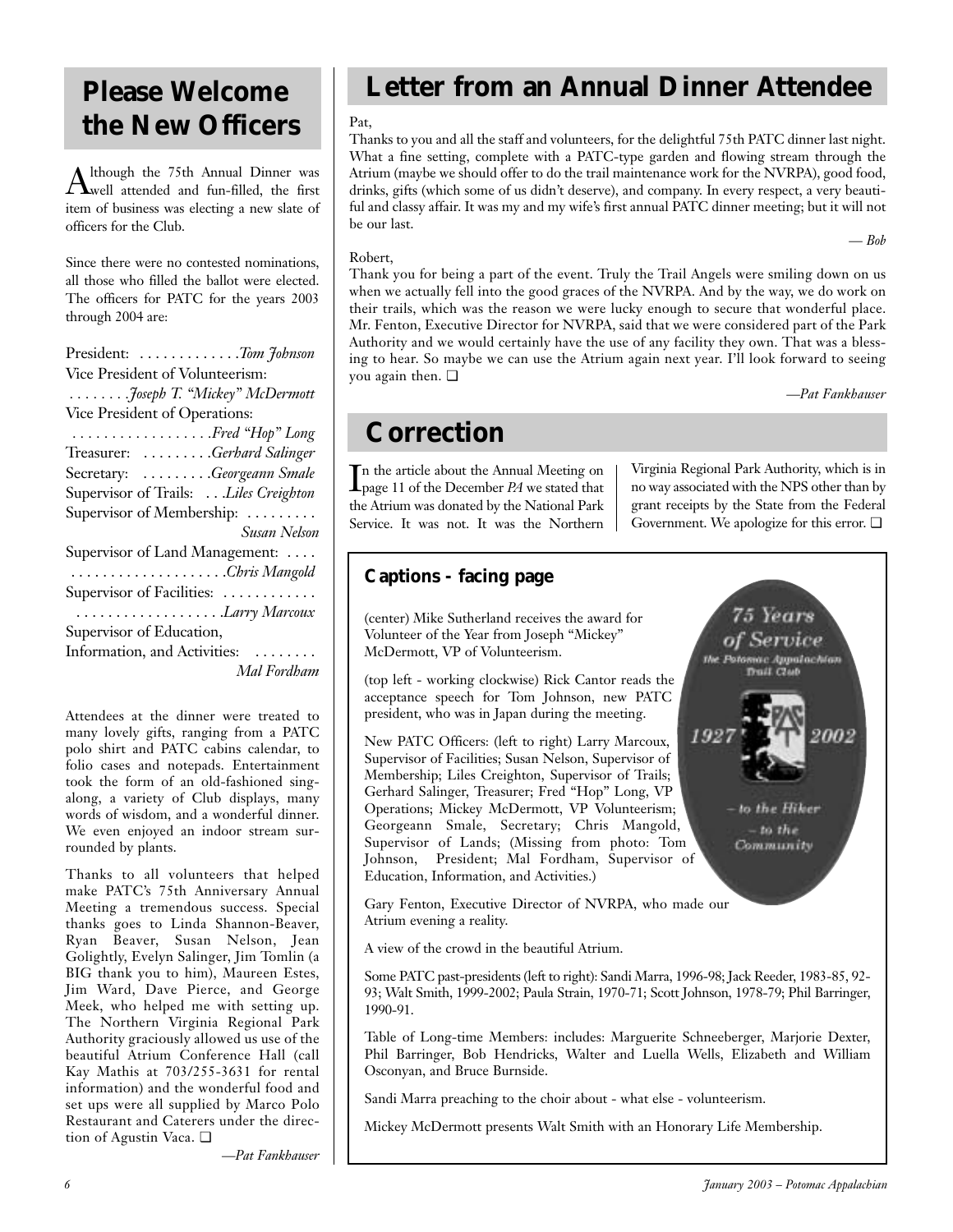# **A Photo Essay from the Annual Meeting:**



# **Thanks from John McRea**

At the recent annual dinner for the PATC I<br>was the recipient of an Honorary Lifetime Membership. Words can't truly express the honor that I felt that night but I will attempt to do so here. If there is one thing that has really struck me it's that you can't ever take the good things that life gives you for granted. As I stood before many friends receiving this honor, I could only feel grateful to have my health and to have been granted the time and the opportunity to be able to give back to something that I care so much about, because you never know what the future holds - you just never know.

All recognition aside, I do this for one reason – because I love it! I honestly feel that there is nothing that I have given over the years that hasn't been more than given back to me. I've had the opportunity to experience both the beauty and fury of nature through all four seasons in more ways than I can count. I have met and worked with some truly remarkable people. I've made many lifelong friends. I've learned a great deal about so many things, and I've grown in ways I never thought possible. I have some great memories of great times that I will always carry with me.

So Thank You PATC and the trail community for all that you have given me. I will cherish this honor and look forward to the many good times that the future holds for all of us. ❏

*—John McCrea*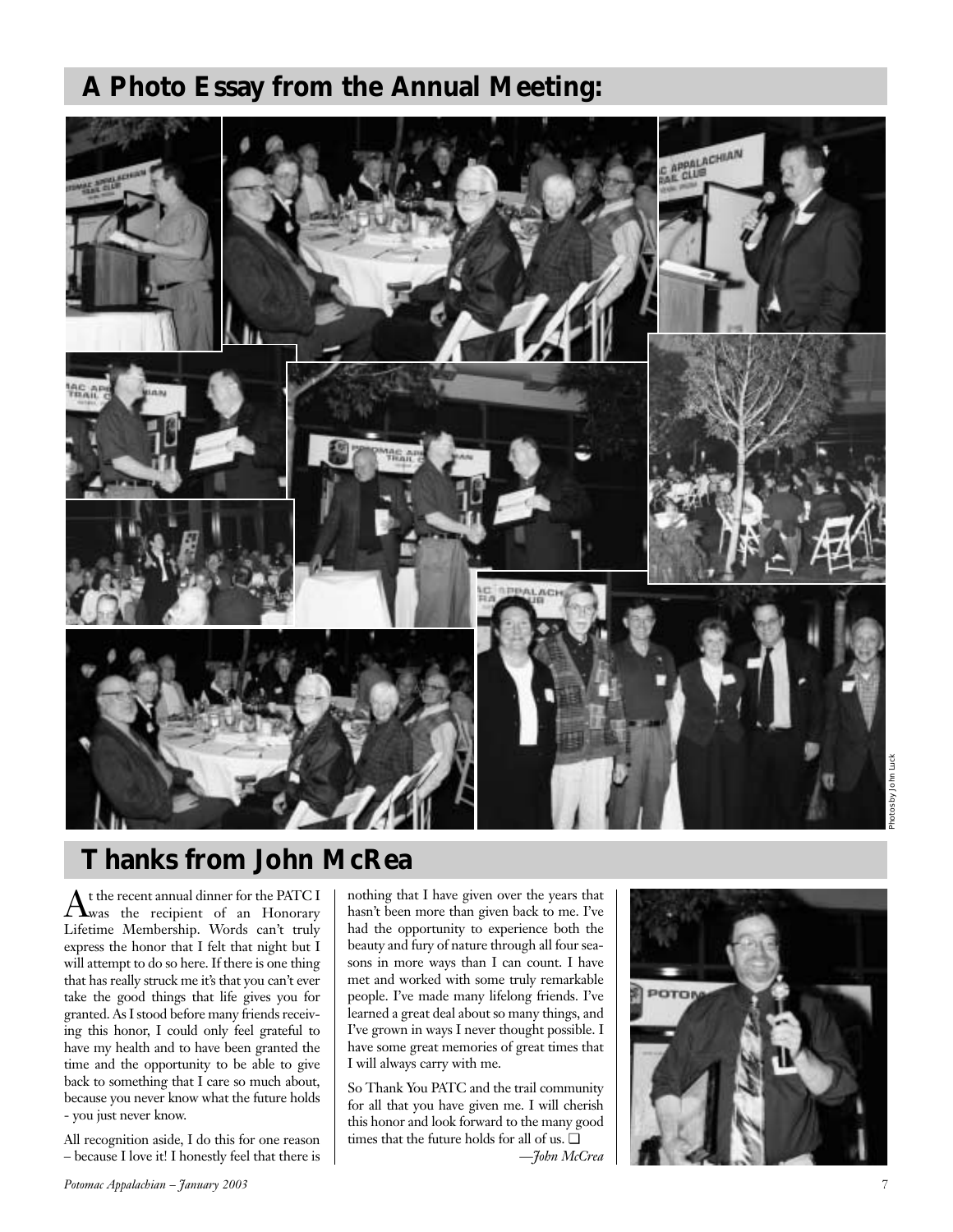# **In Case You Missed the Annual Meeting:**

# **Service Award Recipients**

Terry Allen Mark Anderson Esther Aulthouse Jim Austin Dave Bailey Larry Baldwin Stephanie Bill Carl Bock Steve Brickel Karen Brown Pete Brown (2) Chris Brunton John Buchheit Frank Burke Ron Burge Pete Busher Susan Cahill Rick Canter Barry Carpenter Mason Child John Coffey Karen Crawford Liles Creighton Keith Denson Kate Dixon Michael Dixon Janet Dove S. V. Dove Eric Duet Dan Dueweke Dick Dugan Marilyn Dugan Dave Erdman Aksel Falk Melanie Falk Dave Fellers Ben Fernandez Sherri Fickel Vic Fickes George Finney (2) Jim Finucane Beth Firme Chris Firme Mike Fleming

Mal Fordham Heidi Forrest Ric Francke Dave Garman Pete Gatje Bruce Glendening Dave Goodlin Richard Gorell Allen Gowen Kim Grutzik Frank Haas Art Hailer Hal Hallett (2) James Hamlin John Hampton Maureen Harris Jim Harvey Karen Harvey John Hebbe Tex Herbel Mark Hingston Charles Hillon Larry Hodapp Mark Holland Bob Hollm David Holton Henry Horn Dave House Greg Howell Charlie Irvin George Ivey (2) Kumait Jawdat Mary Jewel Bill Jones Carol Jones Christopher Jones Tom Jorgensen (2) Mike Karpie (2) Fran Keenan Phoebe Kilby Joseph Kolb Kevin Kraditor Michael Kulik Lauren Lang Judith Langenhorst Wayne Limburg

Larry Linebrink Barbara Logan Chris Logan Fred "Hop" Long John Luck Lloyd MacAskill Melaney Mackin Jack Magarrell Larry Marcoux Ben Mayock John McCrea Ed McKnew Anniell Miller Mack Muir Mark Nelson Robert Nelson Carol Niedzialik Cliff Noyes Bob Oliver Rhett Orndorff Lloyd Parriott Steve Paull Steve Pebley Peter Pennington Dave Pierce Catherine Pipan Kent Query Dan Radke Bob Rainey Lisa Rainey Rick Rhoades Jon Rindt (2) Katherine Rindt (2) John Ruppe Tom Ryan Carol Saah David Saah Alex Sanders Bill Schmidt Marguerite - Schneeberger John Shannon Linda Shannon-Beaver Tom Shively Georgeann Smale Mary Smith

Walt Smith Tyler Somerville (2) L. William (Bill) Spach Jim Stacy Bernie Stalmann Patrick Stark Jim Stauch (2) Richard Stickley Bob Stransky Richard Stromberg (2) Sybill Stromberg (2) Mike Sutherland Tom Tamburo Trudy Thompson Carol Tolbert Cathy Trone Dave Trone (2) Jim Troy Stan Turk George Walters (2) James Wasel Aaron Watkins Holly Wheeler Laurel Whitaker Donald H. White Cliff Willey Patrick Wilson Cheryl Zebrowski Blackburn Committee - and Support Group

**Special Commendation**

Elizabeth "Hope" Wilson

# **In Memorium**

Christopher "Topher" Bill Leonard Bolz Grace Brownlie Pete Busher Sylvia Gasch John Smith Morton Smith Mary Jo Williams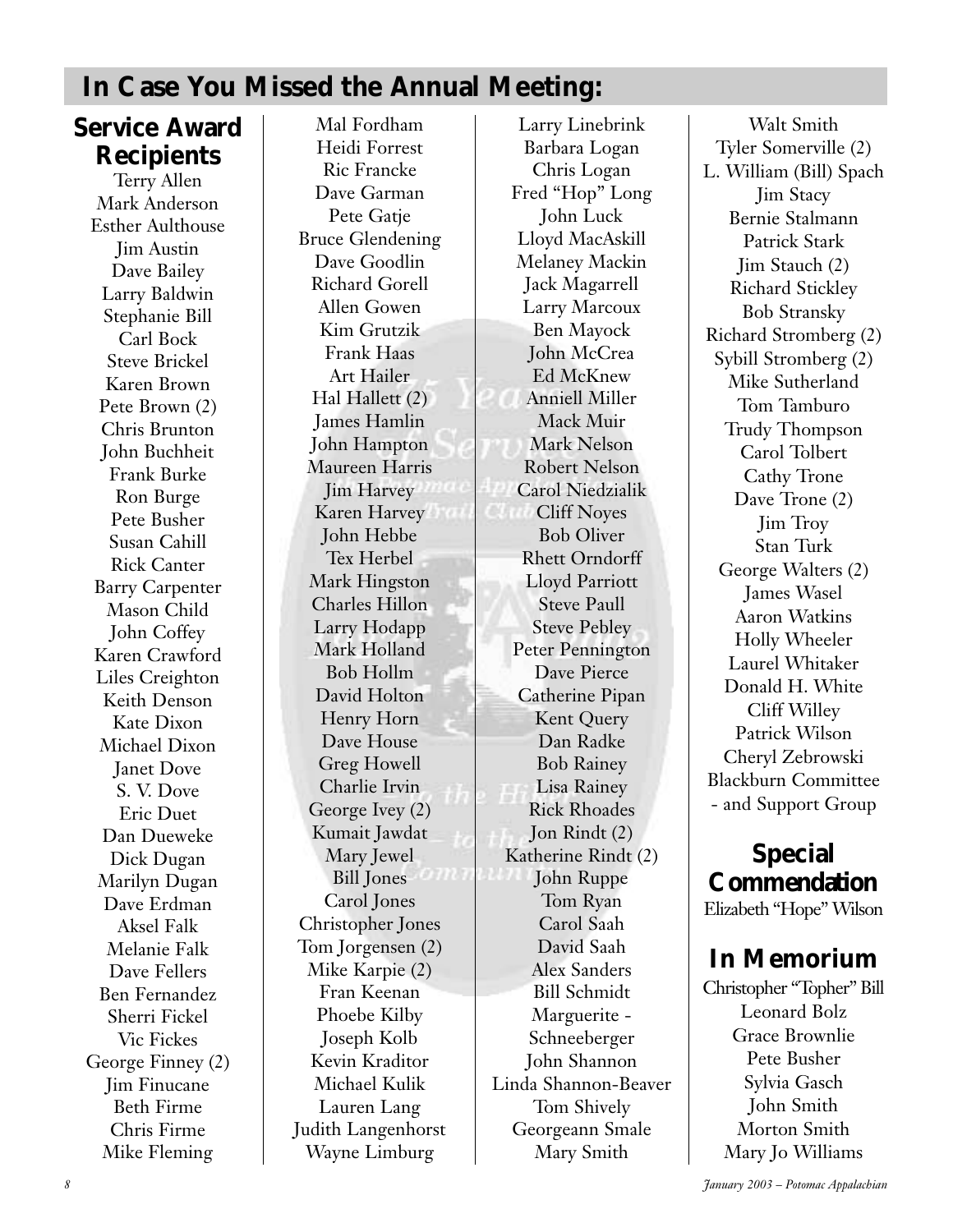# **The Word "Appalachian"**

*Reprinted, with permission, from the pages of the Tidewater Appalachian Trail Club's newsletter.*

 $M$ here did that word come from anyway? And how do you pronounce it? The authors of the book, *Appalachia: A Regional Geography1* , indicate that the Appalachian Mountains were first named by Spanish explorers in the 16th Century. Some believe that it may have been Hernando DeSoto himself, among the first to explore the southern Appalachians, who took the name of the Indian village or tribe of Apalachee in northern Florida and applied it to what we now know as the Appalachian Mountains. According to the Tennessee Chronicles page, it was because of the Mobilian Trade Language used by the native guides that De Soto mistakenly assumed the Appalachee tribe in Florida was the native culture of the Southeast and named the Appalachian Mountains after the tribe.

There is a bit of disagreement about how the name is pronounced. Laurie Potteiger of the ATC sums it up thusly: "In general Southerners tend to say it like, 'I'll throw an apple AT ya,' whereas Northerns say it the other way, with a long 'a.' The dividing line is thought to be the Mason-Dixon line, although you won't find many people in the Washington, D.C. area using the Southern pronunciation." Earl Shaffer, in *Walking With Spring*, discusses the pronunciation in the following anecdote:

"A young couple was sitting in a car (at Humpback Mountain Overlook,) giving the impression they were honeymooners. The man said, 'Howdy,' so I stopped to talk. Mention of the Trail brought on a discussion as to the proper pronunciation of Appalachian. The lady, who spoke with a Deep South accent, used the pronunciation derived from the Appalachee Indian Tribe, the original source. The man, definitely a northerner, said she would think so, coming from the South where, 'They always mess up the language.' I agreed with her but didn't say so." The Random House unabridged dictionary lists both pronunciations. There's a cute sign that someone put up in the bathroom at ATC's headquarters which reads, "In about 40 miles, the

**Have You Moved? Are You Moving?!!**

Did you know that the Post Office now charges PATC 70 cents every time they let us know a member has moved? You can help us save money and get information to you faster just by telling us yourself.

Please fill out this form and mail it to 118 Park Street, S.E., Vienna VA 22180-4609. Or, you can call Pat Fankhauser at 703/242-0693, ext. 17, or e-mail pfankhauser@patc.net to let us know where we should be sending your issue. Thanks for your help.

Appalatchin Trail becomes the Appalayshun Trail. If you still love it as much, thank a volunteer maintainer."

The spelling of the word also presents a problem. The funniest spelling I remember ever seeing was "Isolation" on a piece of mail that came to the ATC from the IRS!! The spelling problem is not new. On a 1719 map by John Senex the mountains are labeled, "The Apalitean Mountains." A 1735 Henry Popple map spells it "Apalachian."

Thanks to Janice Charlton for inquiring about the pronunciation and origin of "Appalachian" and to Laurie Potteiger for coming up with the quote by Earl Shaffer.  $\Box$ 

1 Raitz, Karl and Ulack, Richard, *Appalachia: A Regional Geography*, Westview Press, 1984.

Crawford, James M., *The Mobilian Trade Language used by Indians of the Mississippi Valley*, Knoxville: University of Tennessee Press, 1978.



*It's for a good cause!*

*Potomac Appalachian – January 2003 9*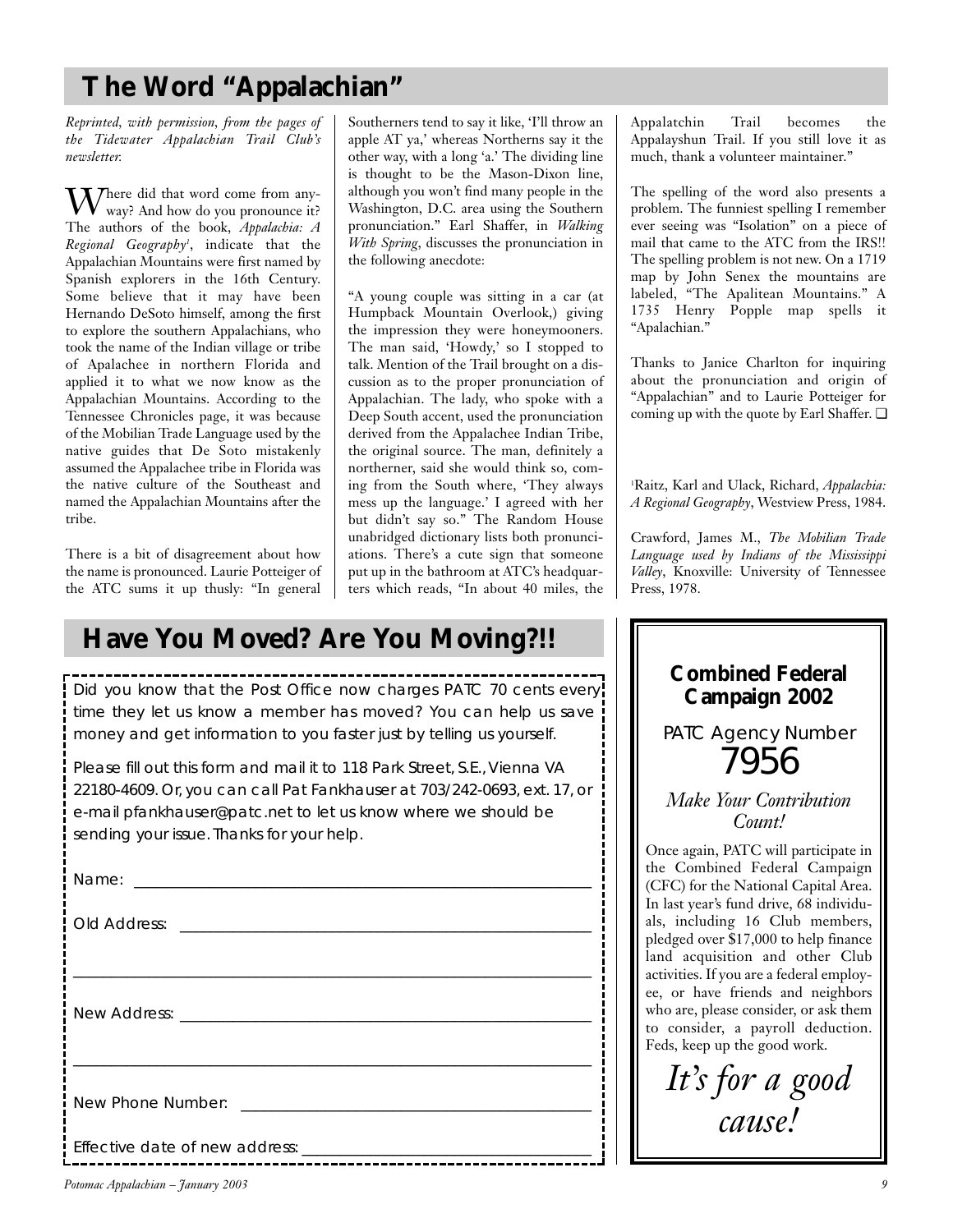# **Five and a Half Miles at Little Bennett Regional Park**

**T**<sup>t's</sup> quality, not quantity that makes a hike special! And four quality hikers and three special dogs showed up Saturday morning at 8 hikers and three special dogs showed up Saturday morning at 8 a.m. in the rain when it was 42 degrees and had a WONDERFUL time hiking together at Little Bennett!

At the beginning of the week, this hike was full and we had half a dozen folks on the wait list. By the dreary morning of the hike, all but six people had canceled and two of those were no-shows. So, after signing in we filled our pockets with Reese's Peanut Butter cups and Blue Dog biscuits. Then we bundled up and added big handfuls of Midnight Milky Way candies (courtesy of Alice and Diva.) Thus provisioned we set off into the forest. We enjoyed unfettered access to the trails and complete peace and quiet. There were no other hikers to distract us as we got in touch with our inner NATURE LOVERS! What a treat to find secluded trails, well maintained and available to us at no charge and without reservations! YES!

In addition to long-time regulars Alice and Diva, who were "easy hikers" a couple of years ago and have now clearly become "hardy hikers," our group included "Honorary Auntie" Gwen, usually dogless but this time accompanied by her brother's boxer pup, Brindle, who although still a bit jet-lagged after a nine-hour flight from Germany a couple of days before managed to fully participate with gusto. Pat brought Rory, whose hiking prowess was undiminished by the rain slickened leaves, mud, and rocks. Jeff came alone because Katy is still nursing a bum shoulder but making good progress and planning to join the 2nd Annual Holiday Hike next month.

We hiked the advertised "first loop" down Hyattstown Mill Rd. and across Bennett Creek on Beaver Valley trail, and uphill past huge anthills made by Allegheny Mound Builders. We topped out at Bennett Ridge and enjoyed the last of the fall foliage as we wound our way down Woodcock Hollow and along Whitetail trail, where we actually saw a herd of whitetail deer. We took the long way around the nature trail and over to the amphitheatre where we enjoyed access to sheltered picnic tables for lunch. With lots of laughs and lots of calories to fuel ourselves and prevent hypothermia, we took the Big Oak trail around to Antler Ridge and back to Beaver Valley and returned to the parking area.

Then, by unanimous consent, we ditched the second loop. Instead we trudged down to Kingsley schoolhouse to play in the rain! Everyone enjoyed the swirling waters of Bennett Creek, and running back and forth across the swinging bridge. Hard to tell who had the most fun. The dogs loved it of course, but it was the people who dropped all inhibitions and became eight-year-olds before our very eyes! We had a ball while those rain drops just kept afallin' on our heads. And it was with reluctance that we finally returned to our cars. For those who participated, the memories will last forever (especially with help from Jeff's great photos.) For those who missed it: you'll have another chance! Little Bennett is a favorite place and we'll do it again.

For more pictures of the hike, please visit http://www. k9trailblazers.org/little\_bennett/lb\_hike\_111602\_report.htm ❏ *—Pat Fuhrer*







*Hikers seek a little shelter from the rain.*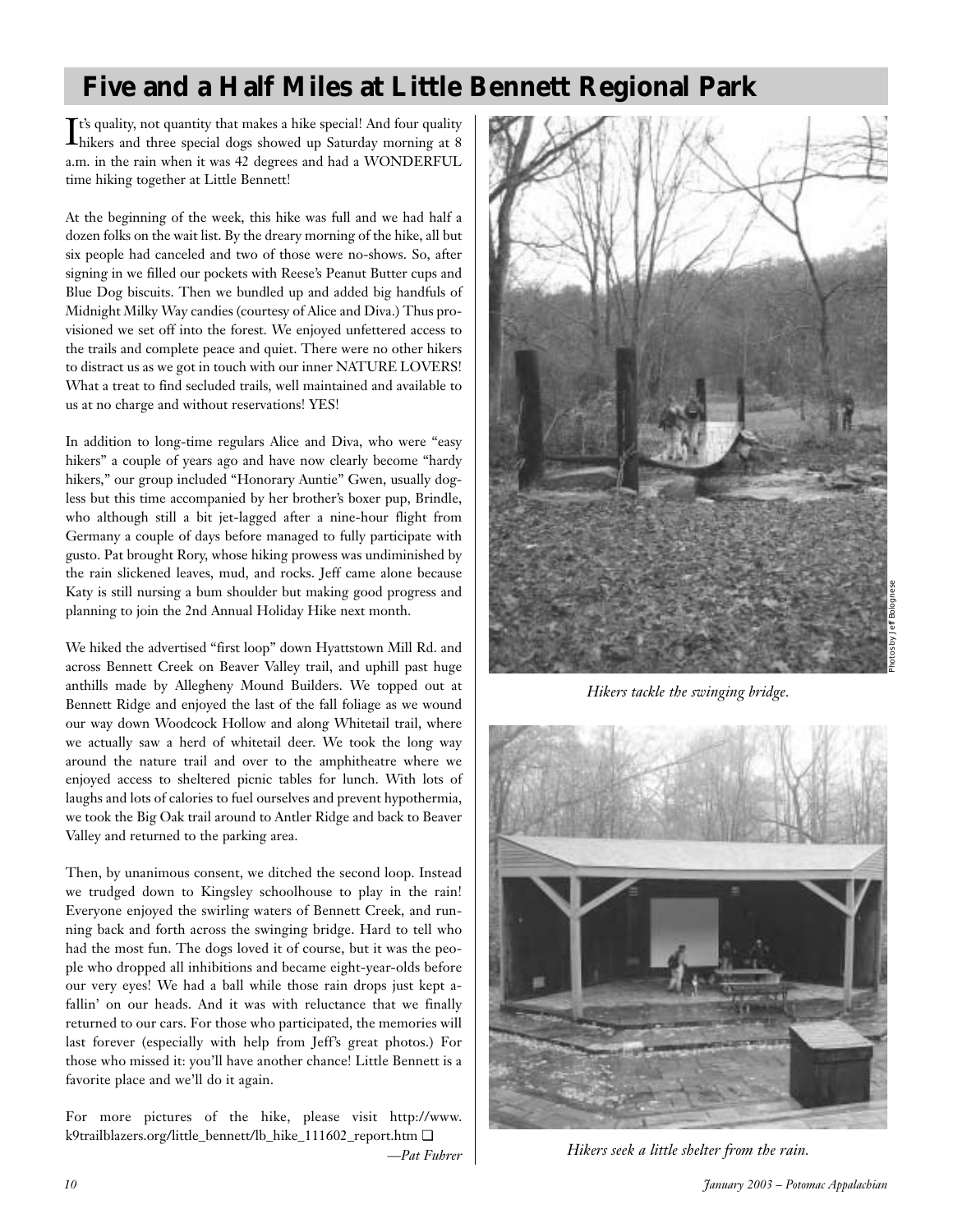# **Volunteers**

*Many will be shocked to find When the day of judgment nears, That there's a special place in Heaven Set aside for Volunteers.*

*Furnished with big recliners, Satin couches and footstools. Where there's no Committee chair person No group leaders or carpools, No bazaar and bake sales, Not one thing to fold or mail, Telephone lists will be outlawed, But a finger snap will bring Cool drinks, gourmet dinners, And treats fit for a king.*

*You ask, "who'll serve these Privileged few And work for all they're worth?" Why, those who reaped the benefits And not once Volunteered on Earth.*

*'Anonymous'*

Found on a Commemorative Air Force website, submitted by Donald H. White.



*Here's the winner of the photo contest at the Annual Meeting. Thanks to all who brought in photos for our meeting. Above, Dan Dueweke checking out a blowdown on the AT, south of Panorama.*



# **From the Augusta County Chamber: Plant Survey Begun**

The National Park Service has begun an intensive survey of vascular plant and ecological communities (forest types) along the Blue Ridge Parkway. Contracting with Natureserve, formerly a research branch of the Nature Conservancy, Parkway rangers believe researchers will find upwards of 2,000 plants, about 600 more than are currently known to park biologists. With three teams of ecologists working simultaneously, the project will take at least two years to complete. ❏

*—Thomas C. Jorgensen*

# **Get ready for the AT Conference, July 25-August 1**

Planning is underway for the 34th Biennial Meeting of the Appalachian Trail Conference, scheduled for July 25- August 1, 2003, in Waterville Valley in the White Mountains of New Hampshire. Check out the Web site at www.atc2003.org for more information on this opportunity. ❏

## **Tails from the Woods by George Walters**

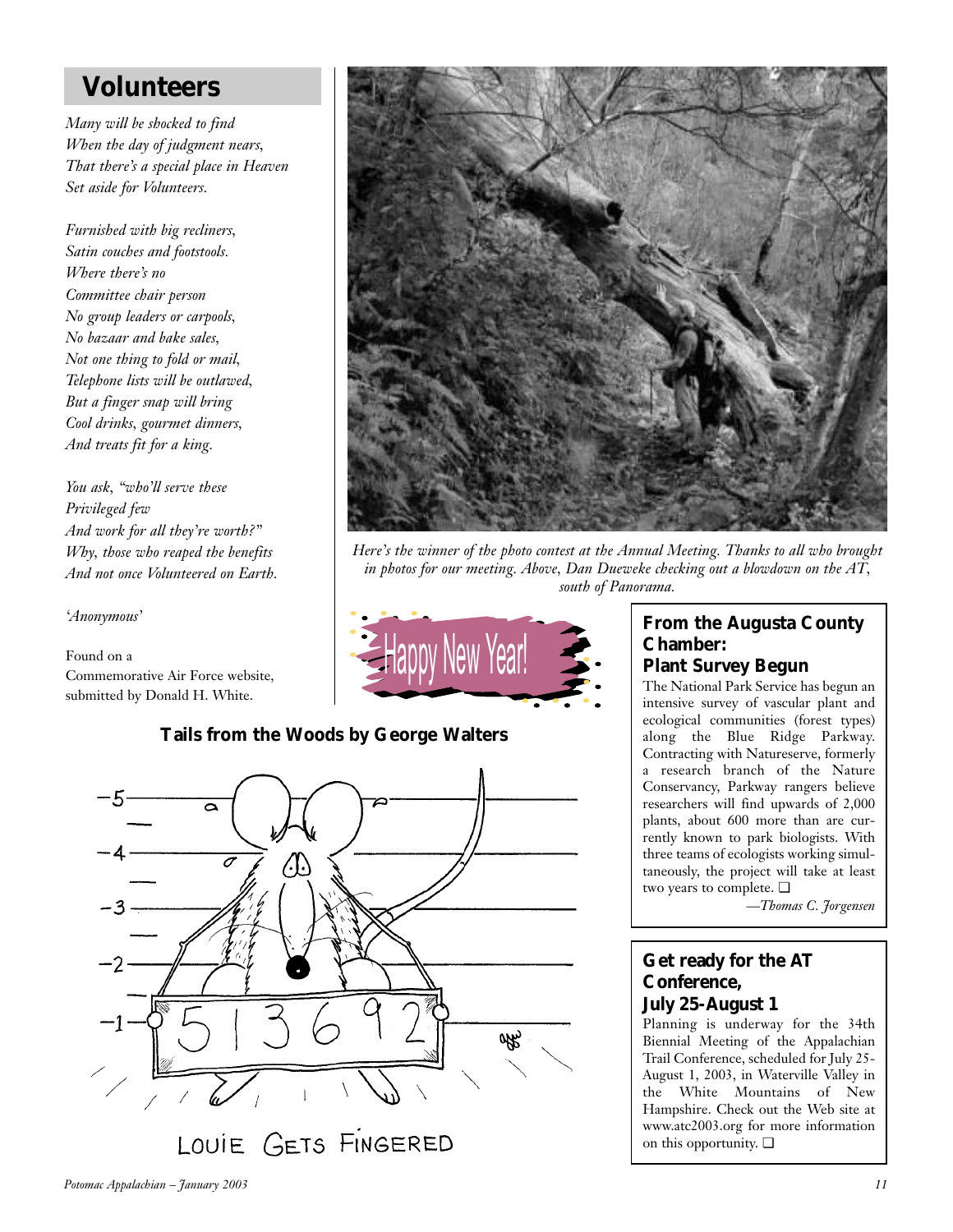#### Charlottesville Chapter

The Charlottesville Chapter hikes every Saturday, summer, winter and in between. Hikes are usually 8 to 10 miles. We usually maintain trails on the last Saturday of the month. Meet at Sprint parking lot, 2307 Hydraulic Road at 9 a.m. with food and water for the day. The majority of hikes are in the southern and central districts of Shenandoah National Park, with some in the north district and in George Washington National Forest. Our Chapter hikes are posted at www.patc.net/chapters/char/hikes.html. INFO: Jere Bidwell 434/295-2143 or John Shannon 434/293-2953.

### North Chapter

The North Chapter of PATC conducts monthly trail work trips on the Maryland and Pennsylvania sections of the Appalachian Trail (AT) and on the Pennsylvania sections of the Tuscarora Trail. We also lead hikes on these and other trails. Maryland AT work trips are generally held on the first and third Saturdays - contact Mark Mitchell (mdtrail@yahoo.com) 301/461-7048 for information. Pennsylvania work trips are generally held on the AT on the first Saturday and on the Tuscarora on the third Saturday - contact Charlie Irvin 301/447-2848 or Pete Brown (peter.brown4@worldnet.att.net) 410/343-1140. Pennsylvania AT work trips also include an optional Saturday night stay at the Gypsy Spring cabin. Dinner, breakfast, and camaraderie available. For information on upcoming hikes, contact Chris Firme (bncfirme@innernet.net) 717/765-4833. For general chapter information, contact chapter president Pete Brown or visit the North Chapter home page (www.patc.net/chapters/north/).

### KEY to Forecast Activities

All events are marked for easy identification. Late changes or cancellations are listed on the weekly information tape (703/242-0965), which is updated on Sunday evening for the following seven days. The Forecast can also be found on PATC's web site at www.patc.net.

- **A** Hiking Trips
- ~ Backpacking Trips
- $\otimes$ Trail Work Trips
- **4** Cabin/Shelter Work Trips
- $\frac{\ddot{x}}{\dot{x}}$  Special Events
- $\blacksquare$  Meetings
- **※ Skiing**
- $\ell$  Classes

*Note to all hike leaders:* Please ask nonmembers on your hike if they would like to join PATC, then get names and addresses so a Club volunteer can send them information packets. Thanks!

### **Chapters**

Northern Shenandoah Valley Chapter The Northern Shenandoah Valley Chapter sponsors hikes in national and state parks and forests in the Shenandoah Valley vicinity, open to the public, on a monthly basis except during the winter. Hikes are posted in the Forecast. Other activities are in the NSV Chapter Newsletter. For further information contact Gerry Boyd (gerryb@compuserve.com) 703/281-7216.

#### Southern Shenandoah Valley Chapter

See Forecast (or our link from PATC website) for work trips and hiking events sponsored by the Southern Shenandoah Valley Chapter. Hikers from the DC area should allow about 3 hours to get to our region. INFO: in Harrisonburg, call Alvin 540/434-6244 or Lynn 540/234-6273; in Waynesboro, call Michael 540/943-8695; in Staunton, call Doris 540/885-4526.

### West Virginia Chapter

Chapter meetings at Highacre are on the second Wednesday of Feb., Apr., Jun., Aug., Oct., and Dec. See Forecast for upcoming activities. For information about the chapter or to receive the newsletter, contact Judy Smoot 540/667-2036 or e-mail wvpatc@hotmail.com.

#### Ski Touring Section

The Ski Touring Section has served since 1974 to introduce Washington area residents to crosscountry skiing and to provide cross-country skiing opportunities to experienced skiers. The Section sponsors winter weekend ski trips for all levels of skiers to nearby mountains in Maryland, West Virginia and Pennsylvania, as well as periodic social events year round. INFO: Steve Brickel 301/946-2520 or sbrickel@erols.com.

#### Mountaineering Section

We're a diverse group of local Washington, DC area climbers. Young and old, male and female, crag rat, sport climber, and alpinist, active and armchair types – we all enjoy climbing in its many varieties. We also share common interest in promoting safe climbing, conserving the outdoors, developing new climbers' skills, representing the Washington area climbing community, and having fun! We provide instruction for those wanting to learn the basics – we're not a school, but we can get you started. We go climbing, either locally or further afield, nearly every weekend. In the winter we organize trips to the Ice Festivals in the Adirondacks and the White Mountains for beginning and advanced ice climbers. For further information contact Mack Muir 703/960-1697 (MackMuir@ edisaurus.com) .

#### PATC Midweek Hikes

PATC's Vigorous Group hikes 8-10 miles at a fast pace; and the Easy Hikers hike 5-8 miles on trails with little elevation change. See below for scheduled trips; check the weekly tape (703/242-0965) on Thursday or Friday for any changes or additions.

### Other Clubs' Hikes

Capital and Wanderbirds hike on Sundays, traveling by bus and leaving from downtown, with suburban stops as well. Center Club, Northern Virginia Hiking Club and Sierra Clubs hike on both Saturdays and Sundays using carpools, which often leave from a suburban Metro stop. Schedules are available at PATC Headquarters and are published in area newspapers on Fridays. The schedule of West Virginia Highland Conservancy outings in the Monongahela National Forest and surrounding areas is on their web site at www.wvhighlands.org.

### Meetings

Meetings are held at PATC HQ,118 Park Street, S.E.,Vienna,VA unless otherwise noted.

New Members (PATC) – First Wednesday 7:30 p.m. Curious about the Club? Want to learn more? The best way is to attend a New Members meeting (but you don't have to be new to qualify). Attend the meeting and find the mysteries of PATC revealed in full. Refreshments will be served.Directions to PATC: Take Rt. 23 into Vienna, Va. and turn east on Park St.(Rt.675) to 118 Park St.on your left. INFO: Jane Thompson 301/565-6704 x208.

Mountaineering Section – Second Wednesday 8:00 p.m. Second Wednesday of every m on th. INFO: Mack Muir at 703/960-1697 or (MackMuir@edisaurus.com) or PATC's Web site:

(www.patc.net/chapters/mtn\_sect).

Shenandoah Mountain Rescue Group (Business meeting) – Last Tuesday,7:30 p.m. INFO: Zeb Whitaker (zw@tdcarchitects.com) 703/255-5034, then press #5.

### **Meetings**

PATC Council – Second Tuesday

7:00 p.m.sharp.The PATC Council meets the second Tuesday of every month to conduct business of the Club. All members are welcome. INFO: Wilson Riley (wriley@patc.net) 703/242-0693 x11.

### Trail Patrol – First Tuesday

7:30 p.m. Trail Patrol volunteers are PATC's goodwill trail ambassadors to the hiking public. They provide a visible, reassuring presence on the trails, educating the public on good hiking practices, minimum impact hiking and camping ethics. Patrol members are trained in land navigation, emergency procedures, radio communications and personal equipment. All patrol volunteers are also expected to become certified in a recognized basic first aid course. Some equipment and uniform items are provided upon completion of training. INFO: Kumait Jawdat 202/328-8137 or see PATC's Web site: (www.patc.net/volunteer/trailpatrol).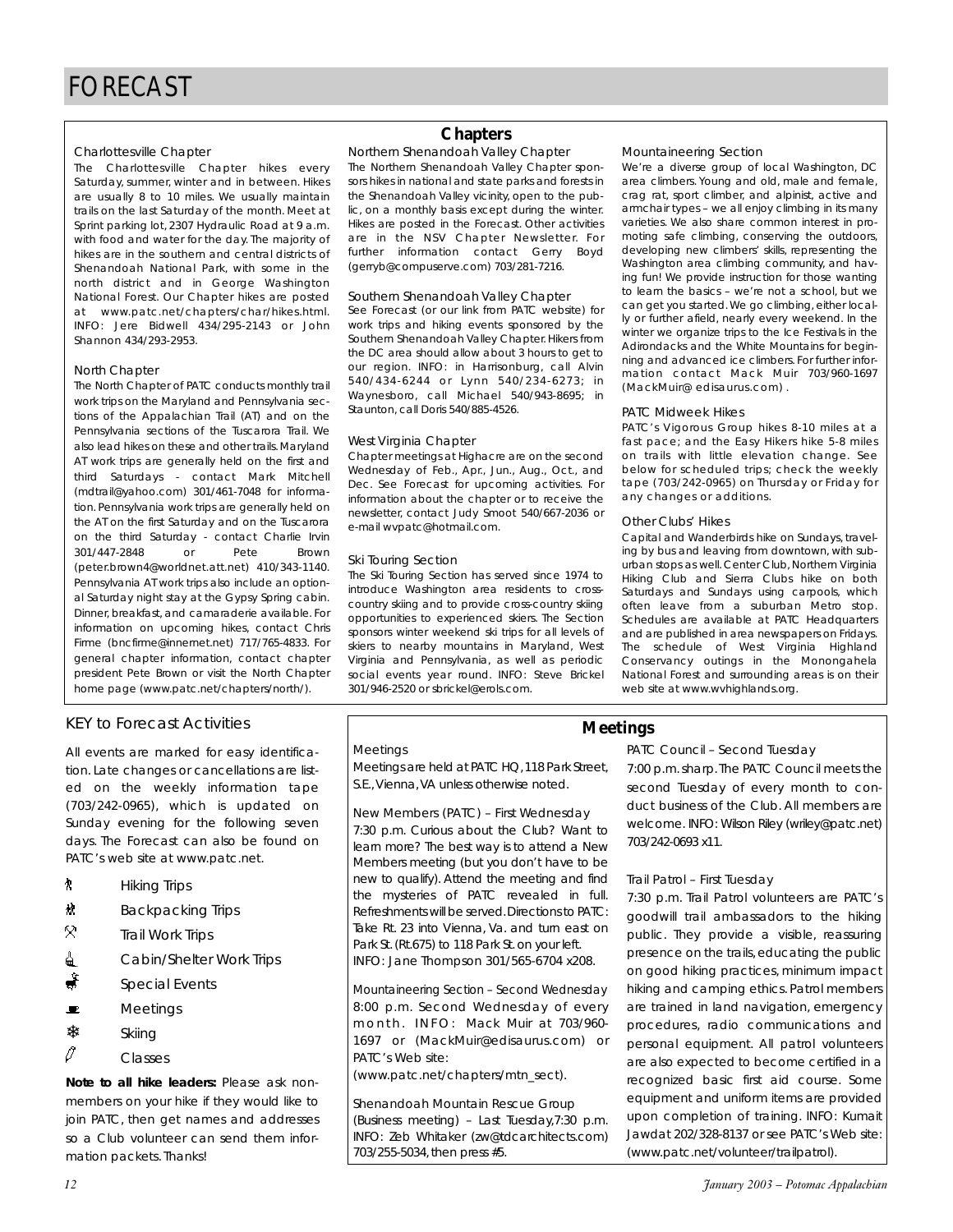### **January**

1 (Wednesday)

#### DEADLINE - February *Potomac Appalachian* Headquarters, Vienna, VA

5:00 p.m.All items for the next issue of the newsletter must be submitted electronically, if possible, to headquarters, or by e-mail to PA@patc.net. Allow one week for postal service delivery. Please e-mail Forecast events to PA-Forecast@patc.net.

1 (Wednesday)

**MEETING - New Members (PATC), CANCELLED** 

- 2 5 (Thursday Sunday)
- **※ XC SKI TRIP Canaan Valley (STS)**

Canaan Valley, Harmon, WV Weekend No. 1. Start 2003 off right at the Mountain Retreat Main Lodge (dormitory style) with estimated costs of \$60 per person, for threenight stay. Non-STS members add \$10. Ski trails in nearby Canaan State Park, Whitegrass STC, Blackwater Fall State Park, and Dolly Sods area. INFO: Elliot Brumberger (elliotb@comcast.net) 301/977-9706.

3 - 5 (Friday - Sunday)

**※ XC SKI TRIP - Laurel Highlands (STS)** Laurel Highlands, PA

Weekend No. 1. Ski the Laurel Mountain Highlands area near Jennerstown, PA, one of the more reliable snow sites in the Mid-Atlantic hills. Also near Hidden Valley and Laurel Ridge STCs. We stay at Laurel Manor Motel. Cost \$65 per person for two-night stay. Non-STS members add \$10. There is also close-by telemarking and downhill skiing at reopened Laurel Mountain downhill area. INFO: Clay Birkett (cbirkett@ origene.com) 240/221-0454.

#### 4 (Saturday)

#### . TRAIL WORK TRIP - Yankee Clippers Trail Crew Appalachian Trail, PA

Meet at the parking lot at the intersection of US 30 and PA 233 at Caledonia State Park. Departure at 9:00 a.m. sharp. If you would like to share supper with us afterwards, be sure to call a week ahead of time. INFO: Pete Brown (peter.brown4@worldnet.att.net) 410/343-1140.

#### 6 (Monday)

` HIKE - Family Hike, Riverbend Park Great Falls, VA

Bring in the New Year with a winter hike in beautiful Riverbend Park. We'll hike up past the nature center and take the Paw-Paw trail past a pond down to the Potomac. Then we'll follow the Potomac Heritage Trail back to our starting point, the Visitor Center. After our hike, we'll warm up in the Visitor Center. They have turtles, snakes, frogs, puzzles, books, and bones to explore. The hike is jogging-stroller friendly, about 2.5 miles long. Designed for the under-five crowd, all ages welcome. INFO: Lauren Lang (LEvansAT94@aol.com) 703/631-9278.

7 (Tuesday)

- ` HIKE Vigorous Hikers
- North District, SNP, VA

Ascend Little Devil's Stairs, perhaps viewing ice on cliffs, up the Keyser Run Road to AT south over Hogback for views, then descend Piney Ridge Trail to return on Hull School Trail. About 13 miles and 4100 feet elevation gain. INFO: Chris Nolen (chrishiker@erols.com) 301/469-8931, before 9:30 p.m.

#### 7 (Tuesday)  $\mathbf{\mathbb{E}}$  MEETING - Trail Patrol, 7:30 p.m.

8 (Wednesday)

` HIKE - Easy Hikers

Manassas Battlefield, VA

The Easy Hikers will hike approx. 5.2 miles. Meet at 10:00 a.m. at the Visitor's Center. Bring water and snacks. We'll have lunch at a nearby restaurant after the hike. Directions: From the Beltway (I-495) take I-66 west to exit 47B (RT 234 north). Proceed approximately 0.5 miles to park entrance on right. \$3 fee per person or park pass. In case of inclement weather the hike will be canceled if schools in Fairfax County or Prince William County are closed. INFO: Ellen Glynn (jeg314@aol.com) 703/698-8740.

8 (Wednesday)

MEETING - Mountaineering Section, 8:00 p.m.

# 10 (Friday)

**ANNUAL MEETING - NSVC** 

Front Royal, VA

6:30 p.m. dinner meeting at Dean's Steak House. This is the Annual Meeting of the Northern Shenandoah Valley Chapter. We'll elect officers for the year and Lee Shaffer will show slides from his trip to Dominica. Call for reservations by January 6 please. INFO: Gerry Boyd (gerryb@compuserve.com) 703/281-7216.

#### 10 - 12 (Friday - Sunday)

**※ XC SKI TRIP - Blackwater Falls (STS)** Blackwater Falls State Park, WV

Weekend No. 1. Stay at Blackwater Falls State Park Lodge adjacent to Blackwater river and gorge, complete with its own dining room, indoor pool, and exercise room. Ski trails in the park, or nearby at Whitegrass, Blackwater Falls State Park, and Dolly Sods. Cost \$90 per person. Non STS-members add \$10. INFO: Doug Lesar (dlesar@comcast.net) 301/587-8041.

10 - 12 (Friday - Sunday)

**※ XC SKI TRIP - Laurel Highlands (STS)** Laurel Highlands, PA

Weekend No. 2. Cross country ski the three Laurel Highlands, one of the more reliable snow sites in the Mid-Atlantic hills. We stay in downtown Somerset at the Super 8 Motel. Cost \$65 per person for two-night stay. Non-STS members add \$10. Location is central to favorite ski sites Hidden Valley, Laurel Mountain, and Laurel Ridge STCs. INFO: Bert Finklestein 703/715-8534.

#### 11 (Saturday)

11 (saturday)<br><sup>R</sup> TRAIL WORK TRIP - Massanutten Crew

Massanutten Mountain, VA

Shed the holiday blues by working on a mountain trail. Meet at 9:00 a.m. on the Massanutten. INFO: Wil Kohlbrenner (wmaxk@shentel.net) 540/477-2971.

#### 11 - 12 (Saturday - Sunday)

CABIN WORK TRIP - Cadillac Crew Blackburn Trail Center, Round Hill, VA

On the first work trip of 2003 the Crew will be clearing brush along the access road to Blackburn. Other projects are dependent on the weather but there is always plenty to do. Great place to get away from town in January. Community dinner on Saturday night. Overnight at Blackburn Trail Center. INFO: Fran Keenan (outdoorsnow@cox.net) 703/938-3973 or Jon Rindt (jkrindt@erols.com) 540/635-6351.

13 (Monday) ` HIKE - Family Hike Springfield, VA

Pohick Stream, Hidden Pond Nature Center. Bundle up and come on out for a hike along the Pohick Stream. Meet on the playground next to the parking lot. We'll hike about 3 miles on this jogging-stroller passable out-and-back hike. After the hike we'll check out the animals and displays inside the Visitor Center. Then we'll have lunch at the nearby Chesapeake Bagel Bakery. INFO: Lauren Lang (LEvansAT94@aol.com) 703/631-9278

14 (Tuesday)

` HIKE - Vigorous Hikers

Georgetown, Washington, DC

Twenty mile towpath hike along the C&O Canal from Carderock Park to and from Georgetown. We will have lunch in Georgetown so it should not be necessary to carry more than a couple of candy bars and a small bottle of water. We will try for a Sierra Club "100K" pace (about 4 MPH) most<br>of the day. INFO: Cliff Noyes of the day. INFO: Cliff Noyes (cliff.noyes@juno.com) 703/451-5181.

#### 14 (Tuesday)

**MEETING - PATC Council, 7:00 p.m.** 

15 (Wednesday)

**A** HIKE - Easy Hikers

Gold Mine and Great Falls, MD

Five-mile hike from Old Angler's Inn to Great Falls, Md., via the Gold Mine Tract Trail and return via the C & O Canal Towpath and Berma Road Trail. We'll plan on lunch at a restaurant in nearby Potomac after the hike. Meet at 10:15 a.m. in the parking lot across from Old Anger's Inn on MacArthur Blvd. From I-495 Beltway, go west on Clara Barton Parkway to its end at MacArthur Blvd. Go west one mile and turn left into the parking area across from Old Anger's Inn. Hike will be canceled if Montgomery County schools are closed due to inclement weather. INFO: Mitch Helbrecht (helbrecht@msn.com) 703/535-3236.

17 - 20 (Friday - Monday)

### **※ SKI TRIP - Blackwater Falls (STS)**

Blackwater Falls State Park, WV

Weekend No. 2. Stay at Blackwater Falls State Park Lodge adjacent to Blackwater river and gorge, complete with its own dining, indoor pool, and exercise room. Ski trails in the park, or nearby at Whitegrass, Blackwater Falls State Park, and Dolly Sods. Cost \$135 per person for three-night stay. Non-STS members add \$10. INFO: Mark or Clare Anderson (mhacca@starpower.net) 202/462-7718.

17 - 20 (Friday - Monday)

**※ XC SKI TRIP - New Germany (STS)** New Germany State Park, MD

Weekend No. 1. Back by popular demand. Stay at the quaint, Mennonite-run Casselman Inn in Grantsville Md., a few miles from well-maintained ski trails in New Germany State Park. Also close to other skiing areas in western MD, PA, and WV. Estimated cost \$100 per person for a three-night stay. Non-STS members add \$10. INFO: Jack Wise 410/256-3963.

17 - 20 (Friday - Monday) ❄ XC SKI TRIP - NATO Downhill Clinic (STS) Canaan Valley, Harmon, WV

Two days of training in downhill Nordic skiing methods offered by professional ski instructors both local and from North American Telemark Organization. Training covers basic downhill skiing to high-end hybrid freeheel techniques including jump Tele's and freeheel parallel. Training is tai-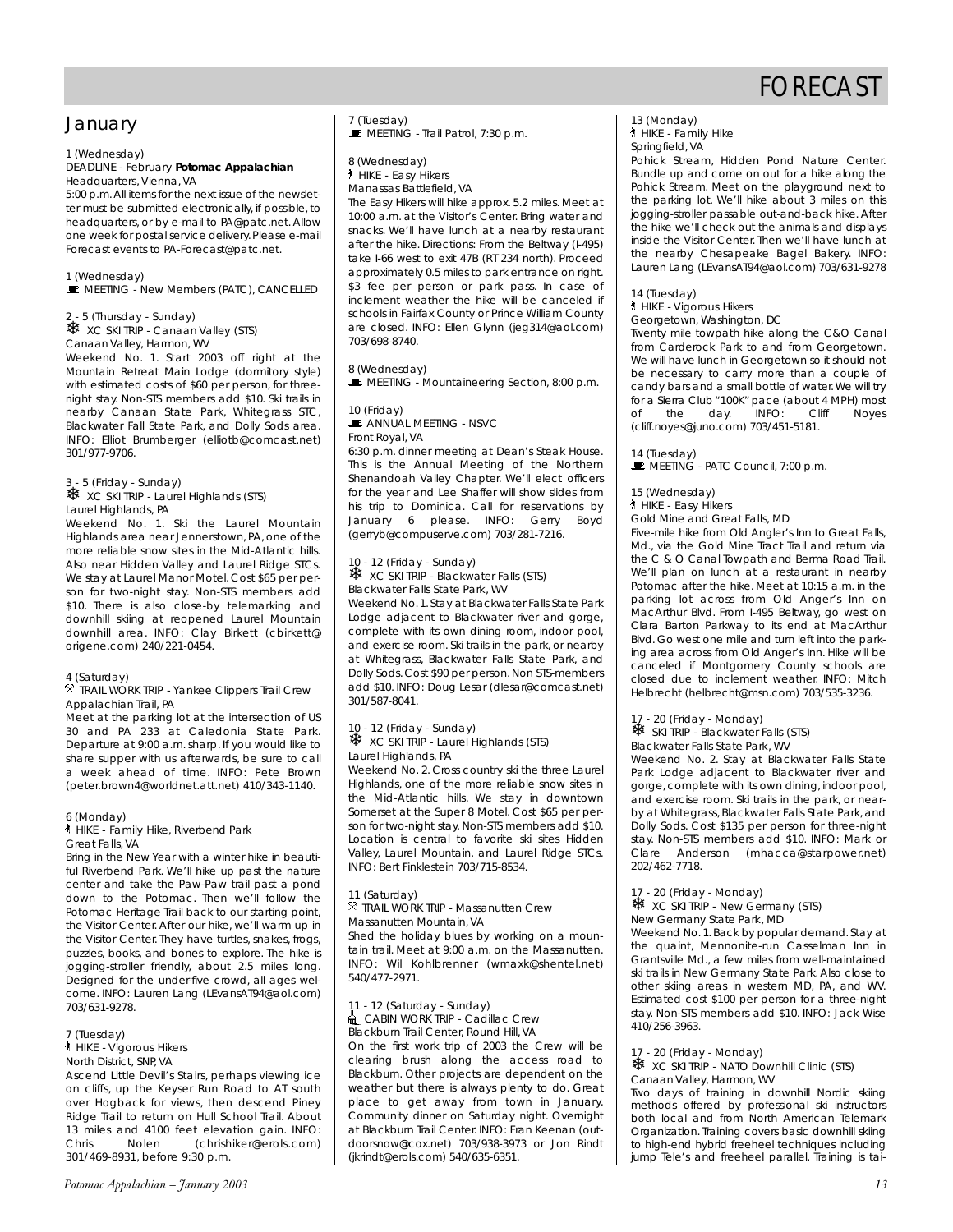lored to your skill level and interest.Round out your training skiing moguls, steep and packed surfaces, powder, tree and trail skiing, skiing with a pack, and other backcountry skiing secrets. Clinic uses natural or man-made snow, if needed. Cost of two-day instruction is \$165 per person, but may drop if signups exceed 10 persons. Cost for lodging \$190 per person for three nights at the swank Canaan Valley Lodge near Whitegrass STC. Non-STS members add \$10. Meals, rental equipment, and area use fees extra. Initial down payment fee of \$178 to cover 50 percent of expected lodging and instruction fees only. INFO: Ted Fryberger (tkfryberger@comcast.net) 410/312-2982.

#### 17 - 20 (Friday - Monday)

**※ XC SKI TRIP - Tug Hill Region (STS)** Pulaski, NY

Ski Mini Week No. 2. Join a dozen Cross Country skiers enjoy the likely heavy lake-effect snowfall endemic to this area, as we stay at the 1880 Lodge in Pulaski (close to Lake Ontario). Options include joining a local ski race or just touring trails at Winona State Forest, Salmon Hills, and Osceola STCs. Estimated cost \$165 per person. Non-STS members add \$10. INFO: Robert Swennes (robertswennes@hotmail.com) 703/532-6101.

#### 18 (Saturday)

` HIKE - Massanutten Mountain Series Massanutten Mountain, VA

The twelfth hike of the Massanutten Series will be a 17-mile circuit hike from Edinburg Gap to Woodstock Gap on the Massanutten, Wagon Road, Peters Mill Run, and Green Mountain trails. Total elevation gain will be 3200 feet. PATC Map G. Meet at the Oakton Shopping Center parking lot at 7:30 a.m. Contact leaders for requirements and details. INFO: Jack Thorsen (thorsen4@Juno.com)<br>703/339-6716 or William Needham 703/339-6716 or (Needham82@AOL.com) 410/884-9127.

#### 18 (Saturday)

16 (satulday)<br><sup>R</sup> TRAIL WORK TRIP - Stonewall Brigade Shenandoah County, VA

Great North Mountain on the VA/WV state line. Join the Stonewall Brigade at Wolf Gap Recreation Area at 9:00 a.m. to get tools then work on a trail in the nearby area. Please RSVP by Wednesday evening if you plan to attend. Bring lunch, work gloves, water, seasonal clothing, and hiking shoes. INFO: Hop Long (mgrgnmd@ hotmail.com) 301/942-6177.

#### 18 (Saturday)

10 (satulday)<br><sup>R</sup> TRAIL WORK TRIP - Yankee Clippers Trail Crew Tuscarora Trail, PA

Help clear the remaining ice storm damage from last October 30 - 31. Meet at the Foot of the Mountain Restaurant in Cove Gap, PA, ready to leave at 8:00 a.m. sharp. Be sure to call by Wednesday before the trip in case plans change. INFO: Pete Brown (peter.brown4@ worldnet. att.net) 410/343-1140.

20 (Monday)

#### ` HIKE - Family Hike

Manassas, VA

Manassas Battlefield Unfinished Railroad Loop. Come explore the unique Manassas Battlefield. This trail has lots of variation. There are some open meadows, trails through the woods, and some places where the trail is like a tunnel. This 3.6 mile hike is jogging-stroller passable. There are some bog bridges, roots, rocks, and two staircases to navigate. Bring snacks and plenty of water. We can warm up with some hot chocolate and a bagel at the nearby bagel bakery after the hike. INFO: Lauren Lang (LEvansAT94@aol.com) 703/631-9278.

### 21 (Tuesday)

` HIKE - Vigorous Hikers North District, SNP, VA

Ascend Jordan River to Mt.Marshall Trail to Jenkins Gap then AT south to Bluff Trail with side trip down Big Devil's Stairs overlook, returning on Jordan River Trail. About 17 miles and 3000 feet elevation gain. INFO: Chris Nolen (chrishiker@erols.com) 301/469-8931, before 9:30 p.m.

22 (Wednesday) aCLASS: Through-Hiking the AT REI, Bailey's Crossroads, VA

7:30 p.m. The Long Journey: Through-Hiking the AT. Along the Appalachian crest for 2100 miles stretches one of the finest journeys on Earth: the Appalachian Trail. From Springer Mountain to Katahdin there are more great views, extreme weather, and chances for personal reflection than most of us see in a decade. Brian Chenoweth (trail name Shutter Bug) thru-hiked in 2002, south-tonorth, making great use of his photography degree. Join us for a great evening on the AT, discussing the do's and don'ts of the trail, planning, gear and photography tips, and all the trail magic in between. INFO: Mark Nelson (mnelson@rei.com) 703/379-9400.

22 (Wednesday) ` HIKE - Easy Hikers

Mason Neck, VA

Meet at 10:15 a.m. at Woodmarsh Trail. Hike about 4 easy miles in Mason Neck Wildlife Refuge and Mason Neck State Park. From Beltway take RT 611, Telegraph Road south. At 9.6 miles, stay in middle lane, marked by straight ahead arrow, to cross RT 1 and continue on RT 611, now called Colchester Road. After 1.8 miles, turn left on Gunston Road. Go 3.7 miles to right turn at sign for Mason Neck State Park. Go 0.6 mile to parking for Woodmarsh Trail on left. Bring lunch. Bring binoculars if you wish, we may see eagles. Call leaders if weather is doubtful. INFO: John and Suzanne Kominski 703/751-3026.

#### 24 - 26 (Friday - Sunday)

**※ XC SKI TRIP - Canaan Valley (STS)** Canaan Valley, Harmon, WV

Weekend No. 2. Stay at the swank Canaan Valley Lodge in Canaan Valley State Park complete with its own dining, indoor pool, and exercise rooms. Ski trails in the park, or nearby at Whitegrass, Blackwater Falls State Park, and Dolly Sods. Cost \$130 per person for two-night stay. Non-STS members add \$10. INFO: Erma Cameron 703/273-4578.

24 - 26 (Friday - Sunday) ❄ XC SKI TRIP - Learn-To-XC Ski (STS)

Laurel Highlands, PA

Weekend No. 1. Catch XC ski fever with 20 other students and help of expert volunteer instructors. Stay in Jennerstown, Pa., at a quiet, motel-like facility at foothill of Laurel Mountain. Cost of \$80 per person covers room, breakfasts, and instruction. Non-STS members add \$10. INFO: Dave Holton (dbdcholton@mymailstation.com) 202/364-7055.

25 (Saturday) aCLASS - Managing Outdoor Overuse Injuries REI, Bailey's Crossroads, VA

10:30 a.m. to 5:00 p.m. Managing Outdoor Overuse Injuries in the Legs and Feet.This five hour class and interactive lab defines "overuse injuries" and identifies those at risk, suggests how these injuries may be prevented, and explains assessment, treatment, and management. The class includes a lab session during which participants learn and practice injury assessment and management techniques. The class is taught by Cathie Cummins, a licensed physical therapist and Wilderness First Aid Instructor with the Wilderness Safety Council. The class fee of \$65 includes class materials and lab. Registration is limited. INFO: Mark Nelson (mnelson@rei.com) 703/379-9400.

25 (Saturday) ` HIKE - Natural History Hike Central District, SNP VA

Here's an opportunity to get in a good 8 to 9 mile hike and explore some of the old home sites along the way. Bob Pickett takes us up Corbin Hollow trail and returns by Corbin Mountain trail. With some limited bushwhacking and a crossing of the Hughes River at the end of the trip, this promises to be a moderately difficult hike (if water levels are up, we will change the itinerary). With a copy of a historic USGS map, surveyed from 1927 through 1929, we'll look for a few of the homes that existed prior to the establishment of the Park. Reservations requested. INFO: Bob Pickett 301/681-1511.

25 - 26 (Saturday - Sunday)

CABIN WORK TRIP - Cadillac Crew Cliff's House, Shenandoah, VA

Get out and enjoy winter as the crew continues clearing brush and undesirable trees from around Cliff's House and the Weaver Cabin. Bring a lunch and water for Saturday noon. Community dinner on Saturday night. Overnight at Cliff's House. INFO: Fran Keenan (outdoorsnow@cox.net) 703/938-3973 or Jon Rindt (jkrindt@erols.com) 540/635-6351.

27 (Monday)

**\*** HIKE - Family Hike Great Falls, VA

Matildaville Trail, Great Falls National Park. Avoid the usual crowds, and come enjoy this beautiful park in winter.We'll hike along the Matildaville Trail to the river at Sandy Landing. We'll return along the Carriage Road. The hike is less than 3 miles long. We will meet inside the Visitor Center, where the kids can visit with Shadow and Checkers, the resident snakes. INFO: Lauren Lang (LEvansAT94@aol.com) 703/631-9278.

28 (Tuesday)

**A** HIKE - Vigorous Hikers

North District, SNP, VA

This favorite covers Jeremy's Run, Neighbor Mountain, AT to Elkwallow, and Knob Mountain Trail. Total is 16 miles, with 4100 feet elevation gain. INFO: Chris Nolen (chrishiker@erols.com) 301/469-8931, before 9:30 p.m.

28 (Tuesday)

 $\blacksquare$  MEETING - Shenandoah Mountain Rescue Group (Business meeting), 7:30 p.m.

#### 29 (Wednesday)

 $\nu$  CLASS - Snowshoeing

REI, Bailey's Crossroads, VA

7:30 p.m. It's not here yet, but Nelson's Farmer's Almanac is calling for a long, cold, snowy, invigorating winter! And the best way to enjoy snow is on snowshoes. REI's Al Campos will discuss and demonstrate snowshoe design, binding adjustment, footwear, stance, gait, turning, ascending and descending, and the use of poles. Participants will get the chance to try out our special "snowshoeing simulator." We'll also explore some great snowshoe destinations. INFO: Mark Nelson (mnelson@rei.com) 703/379-9400.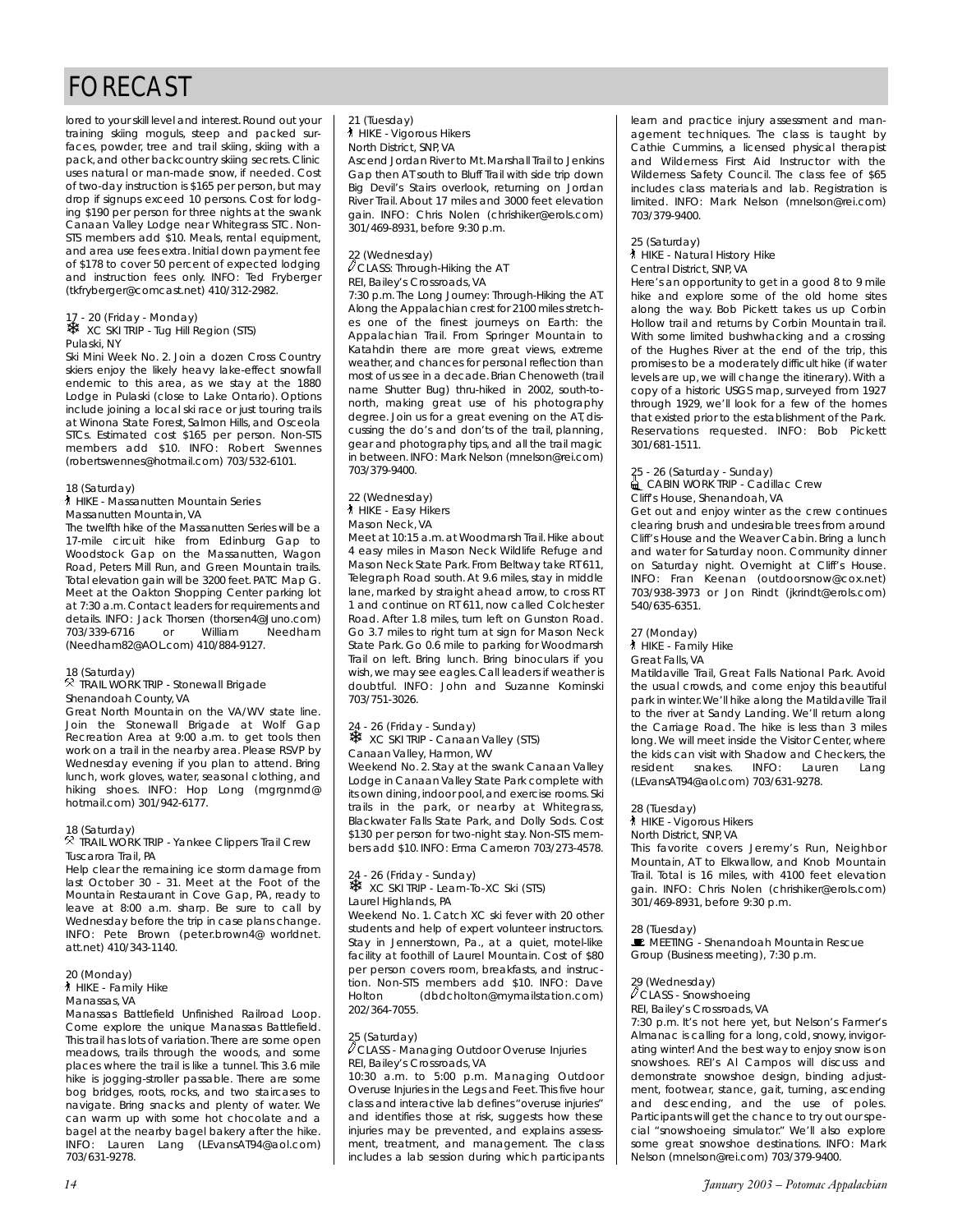#### 29 (Wednesday) ` HIKE - Easy Hikers Wheaton Regional Park, MD

About 4 to 5 miles on fairly level terrain. Meet near the miniature train station parking lot at 10:15 a.m. From the I-495 Beltway, take Georgia Avenue north about 3 miles to Shonefield Drive (traffic light). Take a right on Shonefield and proceed to park entrance. Take a right down to the train station. Will eat at a nearby restaurant. INFO: John Giblin 301/585-5172.

#### 31 - 2 (Friday - Sunday)

❄ XC SKI TRIP - Blackwater Falls (STS) Blackwater Falls State Park, WV

Weekend No. 3. Follow the groundhogs as we stay at Blackwater Falls State Park Lodge adjacent to Blackwater river and gorge,complete with its own dining room, indoor pool, and exercise room. Ski trails in the park, or nearby at Whitegrass, Blackwater Falls State Park, and Dolly Sods. Cost \$90 per person. Non-STS members add \$10. INFO: Randy Kerr (lerrkerr@aol.com) 703/860-0755.

31 - 2 (Friday - Sunday) ❄ XC SKI TRIP - Laurel Highlands (STS) Laurel Highlands, PA

Weekend No. 3. Ski the Laurel Mountain Highlands area near Jennerstown, PA, one of the more reliable snow sites in the Mid-Atlantic hills. Also near Hidden Valley and Laurel Ridge STCs. We stay at Laurel Manor Motel. Cost \$65 per person for twonight stay. Non-STS members add \$10.There is also close-by telemarking and downhill skiing at reopened Laurel Mountain downhill area. INFO: Steve Brickel or Peggy Alpert (sbrickel@erols.com) 301/946-2520.

# February

#### 1 (Saturday)

DEADLINE - March *Potomac Appalachian* Headquarters, Vienna, VA

5:00 p.m.All items for the next issue of the newsletter must be submitted electronically, if possible, to headquarters, or by e-mail to PA@patc.net. Allow one week for postal service delivery. Please e-mail Forecast events to PA-Forecast@patc.net.

#### 1 (Saturday)

1 (Saturday)<br><sup>R</sup> TRAIL WORK TRIP - Yankee Clippers Trail Crew Appalachian Trail, PA

Meet at the parking lot at the intersection of US 30 and PA 233 at Caledonia State Park. Departure at 9:00 a.m. sharp. If you would like to share supper with us afterwards, be sure to call a week ahead of time. INFO: Pete Brown (peter.brown4@worldnet.att.net) 410/343-1140.

1 - 2 (Saturday - Sunday) aCLASS - Wilderness First Aid Alexandria, VA

A program of the Wilderness Safety Council, this eighteen-hour class includes classroom study, hands-on practice, and results in a two-year certification. The cost is \$140. Registration is limited to 25 people. More information and registration at: http://wfa.net.INFO: Christopher Tate 703/836-8905.

1 - 5 (Saturday - Wednesday)

❄ XC SKI TRIP - Craftsbury (STS) Albany, VT

Northeast Kingdom Mini-Week. Join us as we explore 85 km of groomed trails over rolling terrain. We stay at the Craftsbury Outdoor Center in Northeast,Vt.,in semi-private rooms.Estimated trip cost of over \$450 includes: round-trip airfare,share of van rental expenses, lodging, and meals. Initial



down payment of \$150 covers lodging and meals. Non-STS members add \$10. INFO: Howard or Debbie Cohn 410/381-2436.

4 (Tuesday)

## **A** HIKE - Vigorous Hikers

Massanutten Mountain, VA From VA 613 climb Massanutten Ridge on East Sherman Gap Trail, descend to Elizabeth Furnace for lunch then climb over Shawl Gap returning to east side. About 12 miles and 2500 feet elevation gain. INFO: Chris Nolen (chrishiker@erols.com) 301/469-8931, before 9:30 p.m.

4 (Tuesday)  $\blacksquare$  MEETING - Trail Patrol, 7:30 p.m.

5 (Wednesday) aCLASS - Crossing Latitudes in Norway

REI, Bailey's Crossroads, VA 7:30 Join Tomas and Mya Dundzila as they share great paddling and hiking adventures and photography from the Lands of the Midnight Sun – Scandinavia. INFO: Mark Nelson (mnelson@rei.com) 703/379-9400.

5 (Wednesday) ` HIKE - Easy Hikers

Vienna, VA

About 4 miles along W&OD Trail and Tamarack Park. Meet at the Clarks Crossing Park parking lot at 10:15 a.m. From Beltway, exit to RT 123 south. In 2.4 miles, turn right onto Beulah Road. After 1.6 miles, bear left onto Clarks Crossing Road. In 0.9 miles, park in the lot at the end of the road or on nearby streets. Lunch after the walk will be at a restaurant. Hike will be canceled if the Fairfax County Public Schools are closed due to inclement weather. INFO: Sue King 703/356-6659.

#### 5 (Wednesday)

 $\mathbf{\dot{E}}$  MEETING - New Members (PATC), 7:30 p.m.

7 - 9 (Friday - Sunday) ❄ XC SKI TRIP - Blackwater Falls (STS) Blackwater Falls State Park, WV

Weekend No. 4. Stay at Blackwater Falls State Park Lodge adjacent to Blackwater river and gorge, complete with dining room, indoor pool, and exercise room. Ski trails in the park, or nearby at Whitegrass, Blackwater Falls State Park, and Dolly Sods. Estimated cost \$90 per person. Non-STS members add \$10. INFO: Larry Doff (ldoff@juno.com) 703/615-3195.

### 7 - 9 (Friday - Sunday)

**※ XC SKI TRIP - Learn-To-XC Ski (STS)** Laurel Highlands, PA

Weekend No. 2. Catch XC ski fever with 12 other students and the help of volunteer instructors. We stay at a motel in downtown Somerset inbetween three favorite skiing areas. Estimated cost of \$65 per person covers lodging and instruction. Non-STS members add \$10. INFO: Greg Westernik (westernik@starpower.net) 703/866-4098.

### 8 - 9 (Saturday - Sunday)  $\ell$  CLASS - Land Navigation Class

REI, Bailey's Crossroads, VA

Saturday 10:30 a.m. to 5:30 p.m. - Sunday 8:30 a.m. to 4:00 p.m. This comprehensive two-day course teaches all skills necessary to use map and compass in an integrated land navigation system. The first day is spent in intensive classroom exercises concentrating on map reading and interpretation, position plotting, compass fundamentals, declination, and azimuth.The second day is spent in Prince William Forest Park, primarily off-trail, engaging in practical navigation exercises of increasing complexity. The course fee is \$85 and includes workbook text, course materials, compass, map, grid reader, and lunch on Saturday. Registration required. INFO: Mark Nelson (mnelson@rei.com) 703/379-9400.

8 - 9 (Saturday - Sunday)

o - , Gaturday - Sunday)<br><sup>R</sup> TRAIL WORK TRIP - Cadillac Crew

Meadows Cabin, Madison, VA

The crew continues to remove brush and open views around the recently refurbished cabin. Local trails need attention as well. Bring a lunch and water for Saturday noon. Community dinner on Saturday night. Overnight at Meadows Cabin. INFO: Fran Keenan (outdoorsnow@cox.net) 703/938-3973 or Jon Rindt (jkrindt@erols.com) 540/635-6351.

11 (Tuesday)

**N** HIKE - Vigorous Hikers

Appalachian Trail, MD

14-mile hike at a brisk pace along the AT in Maryland following the route of the JFK from Turner Gap (RT 40A) to Weverton. Expect a short detour to enjoy the expansive views in the area of Harpers Ferry from Weverton Cliffs. INFO: Cliff Noyes (cliff.noyes@juno.com) 703/451-5181.

11 (Tuesday)

 $\blacksquare$  MEETING - PATC Council, 7:00 p.m.

#### 12 (Wednesday)

 $\ell$  CLASS - Bull Run Mountain Natural Area

REI, Bailey's Crossroads, VA

7:30 p.m. Speeding west on Interstate 66 we pass Bull Run Mountain without a glance.Yet this eastern outpost of the Blue Ridge is an intact area of amazing natural diversity, remarkable history, and geology. It is one of the most intensively studied natural areas in Virginia, and has been named a state natural area preserve. Michael Kieffer, Executive Director of the Friends of Bull Run, will introduce us to the unique botanical communities, the underlying geology, and the history of this intact natural area, including the Civil War Battle of Thoroughfare Gap. INFO: Mark Nelson (mnelson@rei.com) 703/379-9400.

12 (Wednesday)

\ MEETING - Mountaineering Section, 8:00 p.m.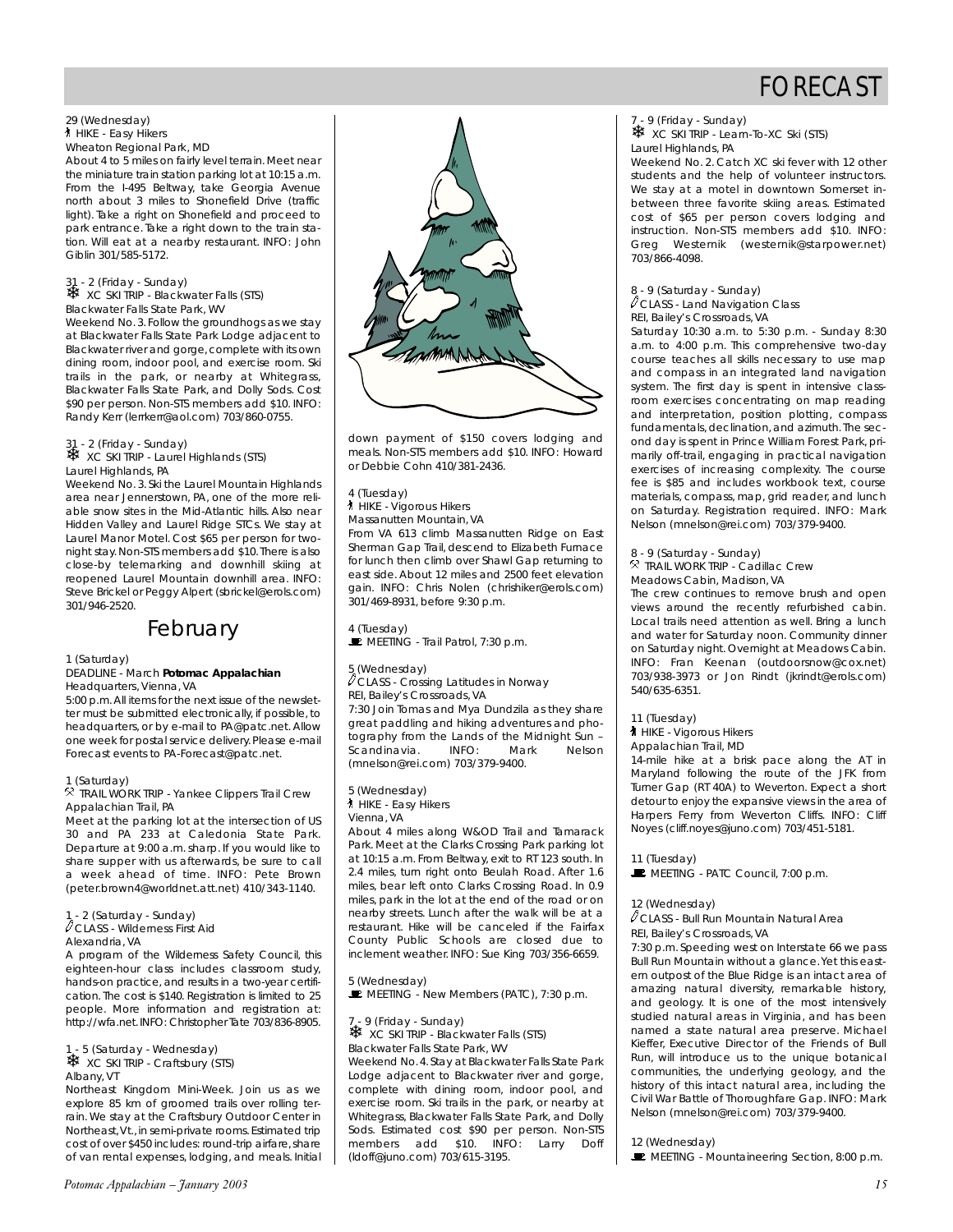14 - 17 (Friday - Monday) ❄ XC SKI TRIP - Blackwater Falls (STS) Blackwater Falls State Park, WV

Weekend No. 5. Stay at Blackwater Falls State Park Lodge adjacent to Blackwater river and gorge, complete with its own dining room, indoor pool, and exercise room. Ski in the park, or nearby at Whitegrass, Blackwater Falls State Park, and Dolly Sods. Estimated cost is \$135 per person. Non-STS members add \$10. INFO: Greg or Anna Westernik (westernik@starpower.net) 703/866-4098.

#### 14 - 17 (Friday - Monday)

**\*\*** XC SKI & DANCE TRIP - Laurel Highlands Laurel Highlands, PA

18th annual SKI-DANCE WEEKEND continues by popular demand at a new lodging location Camp Harmony.Participants cross-country ski during the day and contra dance during the evening. Estimated trip cost is \$150 for adult members of Sierra Club, FSGW, and PATC/STS section, or \$165 for all others except children. Cost includes meals, lodging, ski instruction and live music. Visit http://bestfouryears.com/Ski%20Dance.htm. INFO: Jim Finucane (Jim.Finucane@eia.doe.gov) 301/365-3485.

14 - 17 (Friday - Monday)

**※ XC SKI TRIP - Ski Mini-Week No.3. (STS)** Tug Hill, NY

Join our group of intermediate-skilled or better XC skiers as we enjoy the expected heavy lake-effect snowfall endemic to this area.We stay at the 1880 Lodge in Pulaski (close to Lake Ontario) in semiprivate rooms with continental breakfasts. Options include joining a local ski race, and trails at Winona State Forest, Salmon Hills, and Osceola STCs. Suppers may be arranged at the Lodge for an additional fee, or we can eat out at local restaurants. Estimated cost \$130 per person for a 3 nights stay. Non-STS members add \$10. INFO: Erma Cameron 703/273-4578.

#### 15 (Saturday)

` HIKE - Bull Run Mountain Natural Area (REI) Bull Run Mountain Natural Area, VA

10:00 a.m. Join Michael Kieffer, Executive Director of the Friends of Bull Run, for a hike through the natural history, geology, and Civil War history of the Bull Run Mountain Natural Area. Registration is limited to those attending the February 12 program at REI Bailey's Crossroads.INFO: Mark Nelson (mnelson@rei.com) 703/379-9400.

#### 15 (Saturday)

**A** HIKE - Massanutten Mountain Series Massanutten Mountain, VA

The 13th hike of the Massanutten Series will be a 17 mile circuit hike from Woodstock Gap to Strasburg Reservoir on the Massanutten and Tuscarora Trails. Total elevation gain will be 1600 feet. PATC Map G. Meet at the Oakton Shopping Center parking lot at 7:30 a.m. Contact leaders for requirements and details. INFO: Jack Thorsen (thorsen4@Juno.com)<br>703/339-6716 or William Needham 703/339-6716 or (Needham82@AOL.com) 410/884-9127.

#### 15 (Saturday)

15 (satulday)<br><sup>R</sup> TRAIL WORK TRIP - Stonewall Brigade Shenandoah County, VA

Great North Mountain on the VA/WV state line. Join the Stonewall Brigade on Waites Run Road at 9:00 a.m. to get tools then work on the Capon Trail. This trail is near the road and several houses and not likely to be subject to hunting. RSVP by Wednesday evening if you plan to attend. Bring lunch, work gloves, water, seasonal clothing, and hiking shoes. INFO: Hop Long (mgrgnmd@hotmail.com) 301/942-6177.

#### 15 (Saturday)

15 (saturday)<br><sup>R</sup> TRAIL WORK TRIP - Yankee Clippers Trail Crew Tuscarora Trail, PA

Enjoy the brisk mountain air and help clear winter storm damage. Meet at the Path Valley Family Restaurant in Spring Run, PA, ready to leave at 8:00 a.m. sharp. Be sure to call by Wednesday before the trip in case plans change. INFO: Pete Brown (peter.brown4@worldnet.att.net) 410/343- 1140.

15 - 16 (Saturday - Sunday) aCLASS - Backpacking Class

REI, Bailey's Crossroads, VA

Our comprehensive two-day class teaches essential and advanced skills, proper gear use, selection and maintenance, and outdoor ethics. Instructor,Ted Fryberger,brings more than 30 years experience, backpacking all over North America. The class includes 80-page text, course materials, and two days of lecture, discussion, and demonstration. Class fee \$85. Call for times. INFO: Mark Nelson (mnelson@rei.com) 703/379-9400.

#### 18 (Tuesday)

**A** HIKE - Vigorous Hikers

Central District, SNP, VA

Train for Dogwood or your favorite long hike. Up Rose River Fire Road, to unmarked trail connecting to Rose River Loop Trail. Climb to AT, to the Lewis Fall Trail. Return via Rapidan Fire Road and Dark Hollow Falls Trail. 18 miles and 4300 feet elevation gain. INFO: Chris Nolen (chrishiker@erols.com) 301/469-8931, before 9:30 p.m.

19 (Wednesday)

**A** HIKE - Easy Hikers

Fort Hunt Park, VA,

Fort Hunt Park to Mount Vernon. A February tribute to our country's first leader, George Washington, on President's Day holiday week. A 6-mile hike along the Potomac River. Meet at 10:15 a.m. in parking lot of Fort Hunt Park. Take George Washington Parkway south to Fort Hunt Park entrance. Turn right into park. Lunch will be in the fast food court at the Mount Vernon Inn. Group will return to starting point after lunch. No pets. INFO: Jim Flanigan (jflanigan@aol.com) 202/554- 3775.

#### 20 - 23 (Thursday - Sunday)

**WE XC SKI TRIP - White Mountains (STS)** White Mountains, NH

New Hampshire Mini-Week. Join our group as we explore favorite ski venues like the Jackson Ski Touring Center, Bretton Woods Ski Center and the lovely trails adjacent to The Balsams resort. We stay in a rented townhouse with fireplace near Conway, NH. A relaxing late season getaway.



Travel is via airline to and from Manchester, N.H. and by shared vans.Estimated trip cost of approximately \$400 includes: round-trip airfare, share of van expenses, lodging, and meals. Non-STS members add \$10. INFO: Robert Swennes (robertswennes@hotmail.com) 703/532-6101.

21 - 23 (Friday - Sunday) ❄ XC SKI TRIP - Blackwater Falls (STS) Blackwater Falls State Park, WV

Weekend No. 6. Stay at Blackwater Falls State Park Lodge adjacent to Blackwater river and gorge, complete with dining room, indoor pool, and exercise room. Ski trails in the park, or nearby at Whitegrass, Blackwater Falls State Park, and Dolly Sods. Estimated cost \$90 per person. Non-STS members add \$10. INFO: Larry Doff (ldoff@juno.com) 703/615-3195.

22 - 23 (Saturday - Sunday)

22 - 23 (salulday - sunday)<br><sup>R</sup> TRAIL WORK TRIP - Cadillac Crew Gainesboro, VA

Shockeys Knob, west of Winchester. Feeling like a bit of fresh air? Join the Cadillac Crew as we take a chance on the weather and locate the Brill Tract boundary. Opening a new trail from High Rocks in Sleepy Creek is high on the agenda. Community dinner on Saturday night. Overnight at Brill Cabin. INFO: Fran Keenan (outdoorsnow@cox.net) 703/938-3973 or Jon Rindt (jkrindt@erols.com) 540/635-6351.

#### 25 (Tuesday)

` HIKE - Vigorous Hikers

Central District, SNP, VA

Train for the Dogwood or other long hike. Start on the Staunton River Trail, climb to Bear Church Rock, and Cat Knob, down Laurel Prong then up to views at Fork Mountain, returning for a total of 16 miles and 3800 feet elevation gain. INFO: Chris Nolen (chrishiker@erols.com) 301/469-8931, before 9:30 p.m.

25 (Tuesday)

**De (Geboor),<br>E** MEETING - Shenandoah Mountain Rescue Group (Business meeting), 7:30 p.m.

#### 6 (Wednesday)

 $\ell$  CLASS - Increasing Backcountry Enjoyment REI, Bailey's Crossroads, VA

7:30 p.m. Going Light: Increasing Backcountry Enjoyment. AT through-hiker, Brian Chenoweth believes in "going light." The first thing he does when planning a hike is ask, "What can I live/hike without?" Join Brian for an evening's exploration of "What do I really need to hike with?" Brian will cover gear to start with: stoves, hiking poles, boots, backpack, clothing, and sleeping bags. Brian will also cover water and food preparation, first aid, trail hygiene, and where and how to camp and re-supply. INFO: Mark Nelson (mnelson@rei.com) 703/379-9400.

#### 27 (Thursday)

` HIKE - In-Between Hikers Glen Echo, MD

Glen Echo, Cabin John Creek, and C&O Canal Towpath. Joint hike with Sierra Club, MWROP. A moderate to fast 9 miles over variable terrain. Bring water and lunch. Starts at 10:00 a.m. No pets. Rain or shine, but not if roads are icy. From the beltway (I-495) take exit 41. Follow Clara Barton Parkway east where it will merge into Cabin John Parkway, proceed to the Cabin John exit, left over the bridge, right onto MacArthur Blvd. and go about 1.5 miles to park entrance. INFO: Henri Comeau (henricomeau@aol.com) 703/451-7965. ❏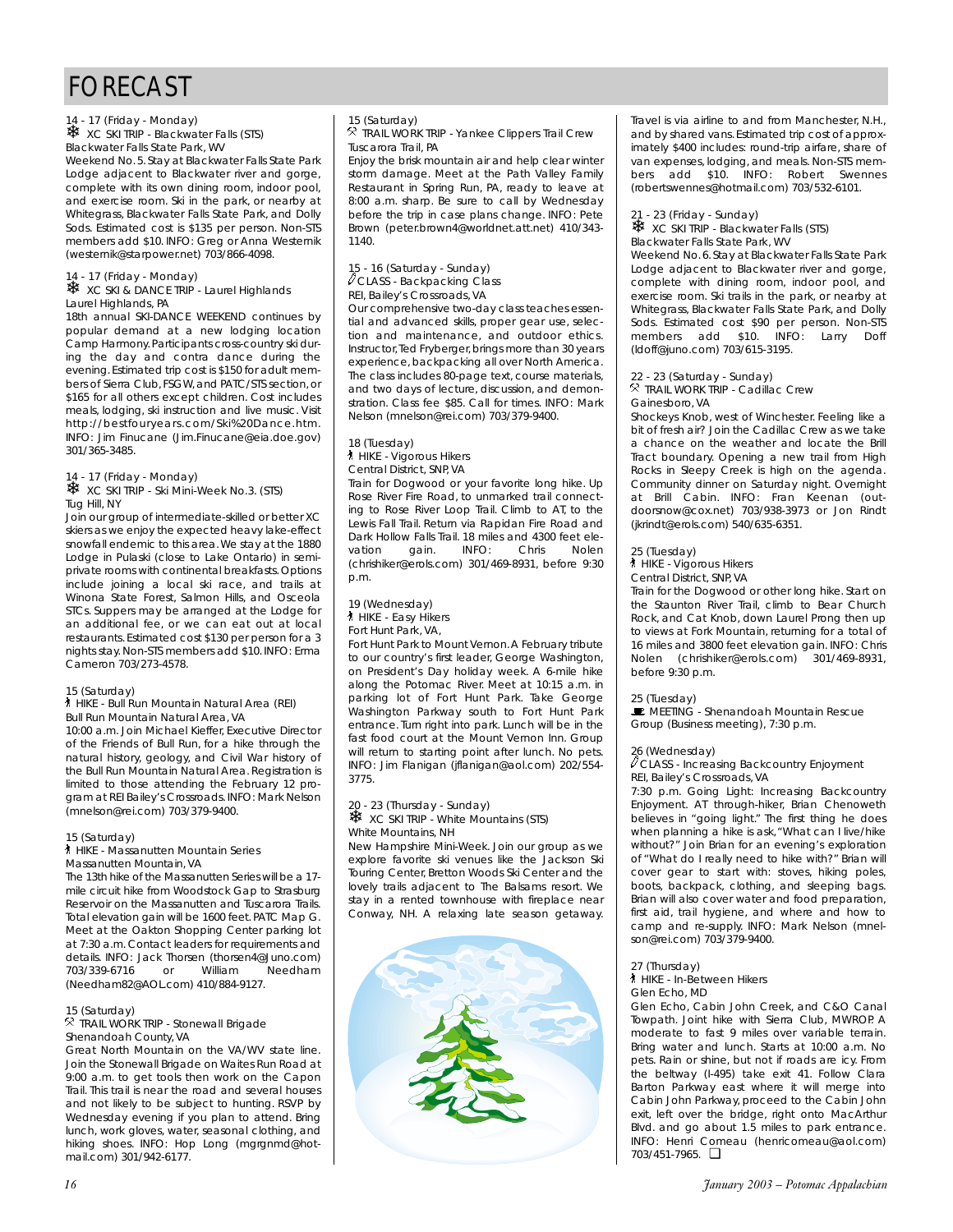### NEW NOTICES

LOOKING FOR A SLIGHTLY USED, CHILD'S BACKPACK: Need a pack (not a daypack) which will fit a child between 70 and 100 pounds, with capacity for a week of backpacking.<br>Please contact Linda at contact PA@patc.net.

### LOST AND FOUND

LOST - GLASSES, SAT. NOV. 9, bronze colored flexon frames with oval lenses having a rather strong prescription. Lost on the AT between Rt. 66 and 522 about 100 yards South of the gravel road passing High Knob. Lost at a recently fallen dead tree. Contact Kurt at kurtn@cybcon.com or 703/709-9306 ext 248.

### DONATIONS WANTED

LAPTOP AND COMPUTER PROJECTOR NEEDED: The PATC Officers, Staff and Committee Chairpersons need a laptop computer and computer projector which can be used to make presentations at conferences, meetings, and community presentations. Projection at 1024 X 768 desired. If you work for a corporation which might make such a donation, contact Mike Sutherland at msutherland@cox.rr.com or 703/591-8330.

### FOR SALE

SKIS AND TENT FOR SALE: Bonne 190 cm wood skis (made in Norway). Excellent bases (for purists who love wood skis) but also beautiful enough to use as indoor decor.Includes waxes & 3 pair med. size, over-the-knee wool Nordic socks. \$75. 2-person REI backpacking tent (yellow) with tan rain fly & 3 external, telescoping poles. From the 80's but hardly used; in excellent condition. \$35. Call Andrea at 703/573-2069 between 8:30 & 5, or 703/573-8032 between 5 & 9 p.m. Or e-mail at hhntylr@prodigy.net

FOR SALE: 5 ACRES, approximately 5 miles north of Waynesboro, Rt. 340 north. Crystal Springs subdivision. Joins SNP at base of Turk Mountain.<br>Near Turk Mountain and Near Turk Mountain and Appalachian Trail. \$54,000. For information call Elton L. Fauber 757/566-4041.

WANT TO RENT. If anyone has a primitive cabin (four walls and a roof, some type of heat source, and water access) please contact me. I

### VOLUNTEER OPPORTUNITIES

*PA* HELP WANTED: Volunteers needed for proofreading. Join the team who makes the *PA* great! A couple of hours – around the middle of each month. Need internet connetion and a good eye for detail. Also needed: a volunteer who is interested in attending monthly Council meetings and serving as a substitute voice of the *PA* on Council. Please contact Linda at PA@patc.net.

EVENING DESK VOLUNTEERS NEEDED to work the Sales or Information desks once or twice a month 7 p.m. to 9 p.m. We will train you. Call Sales and Info Coordinator Annetta DePompa at 410/535-5171.

DAYTIME SALES DESK VOLUNTEERS BADLY NEEDED every Thursday and/or Friday at the PATC Headquarters between Noon and 2 p.m. We will train you. Once or twice per month. If interested call Pat Fankhauser at<br>703/242-0693. Fxt. 17, or  $703/242-0693$ , Ext. 17, e-mail at pfankhauser@patc.net or Maureen Estes at Ext. 19, or at mestes@patc.net.

## ALSO NEEDED:

COOKS/WORK CREWS, WEAVER CABIN Contact Thomas Jorgensen at Hairatheart@aol.com or 540/248-7009 (w) 540/456-4760 (h) .

PROJECT LEADERS / CONSTRUCTION FOREMEN, for info call Charlie Graf at: 410/757-6053 or e-mail cagraf@aol.com.

MEDICAL CHAIR VACANCY: If interested please contact Mickey McDermott at patcvolunteer@patc.net.

# NOT INTERESTED IN WORKING IN THE GREAT OUTDOORS?

It takes a lot more than trail workers to keep the Club going! INFO: Wilson Riley, Wriley@patc.net or 703/242-0693, ext.11.

THE SALES OFFICE is looking for volunteers please contact the Sales Coordinator, Maureen Estes, by either calling headquarters at 703/242-0693, ext. 19, or by e-mail at mestes@ patc.net.

NEEDED: PEOPLE TO HELP PLAN and conduct our Club events. If you are willing, please contact Susan nelson, Supervisor of Membership703/243- 7867, warnelson@erols.com or Pat Fankhauser at Club headquarters -<br>703/242-0693 Fxt 17 703/242-0693. pfankhauser@patc.net.

am interested in renting such a cabin for weekend use one or two times a year. Close proximity to the AT or other hiking/recreational areas would be ideal. Melody Blaney, 540/384-7023, info@wildsideadventures.com.

### CONSERVATION OPPORTUNITIES

DO YOU WANT TO BE A LANDOWNER along the AT? And have a home in the woods! Are you in a position to become a Conservation Buyer through the Appalachian Trail Conference Land Trust? Our program matches conservation buyers – people like you – with people who are selling land along the AT. You locate your home or cabin out of sight from the Trail. All we ask is that you donate a conservation easement on the rest of the property. A conservation easement "runs with the land;" that is, no present or future owner can develop it! AND, because an easement is an irrevocable gift of a property right, you get a nice income tax deduction equal to the value of the easement. Contact Bob Williams, Director of<br>Land Trust Programs, at Programs, at bwilliams@appalachiantrail.org, or at 304/535-6331, or write to P.O. Box 807, Harpers Ferry, WV 25425.

### TRAIL OVERSEER OPPORTUNITIES

PATC OVERSEERS get discounts from the following merchants who support our volunteer programs: Blue Ridge Mountain Sports (Charlottesville, Tidewater) – 20%, Hudson Trail Outfitters (Metro DC) – 15%, The Trailhouse (Frederick, Md.) – 15%, Casual Adventures (Arlington, Va.) – 10%, Campmor (mail order via PATC HQ) – 10%, and Weasel Creek Outfitters in Front Royal - 10%.. Check the back page of the *PA* for the latest trail, cabin, and shelter Overseer opportunities. All PATC members receive a 10% discount from Blue Ridge Mountain Sports. Be sure to have your membership ID or Overseer ID ready when you shop.

*Notices are published free of charge for PATC members only. PATC cannot vouch for any of the advertised items. No commercial advertisement or personal notices unrelated to hiking will be accepted. Deadline for inclusion is the first day of the month preceding issuance of the newsletter. Notices will be run for 3 months, at the discretion of the editor, unless we are otherwise advised.* ❏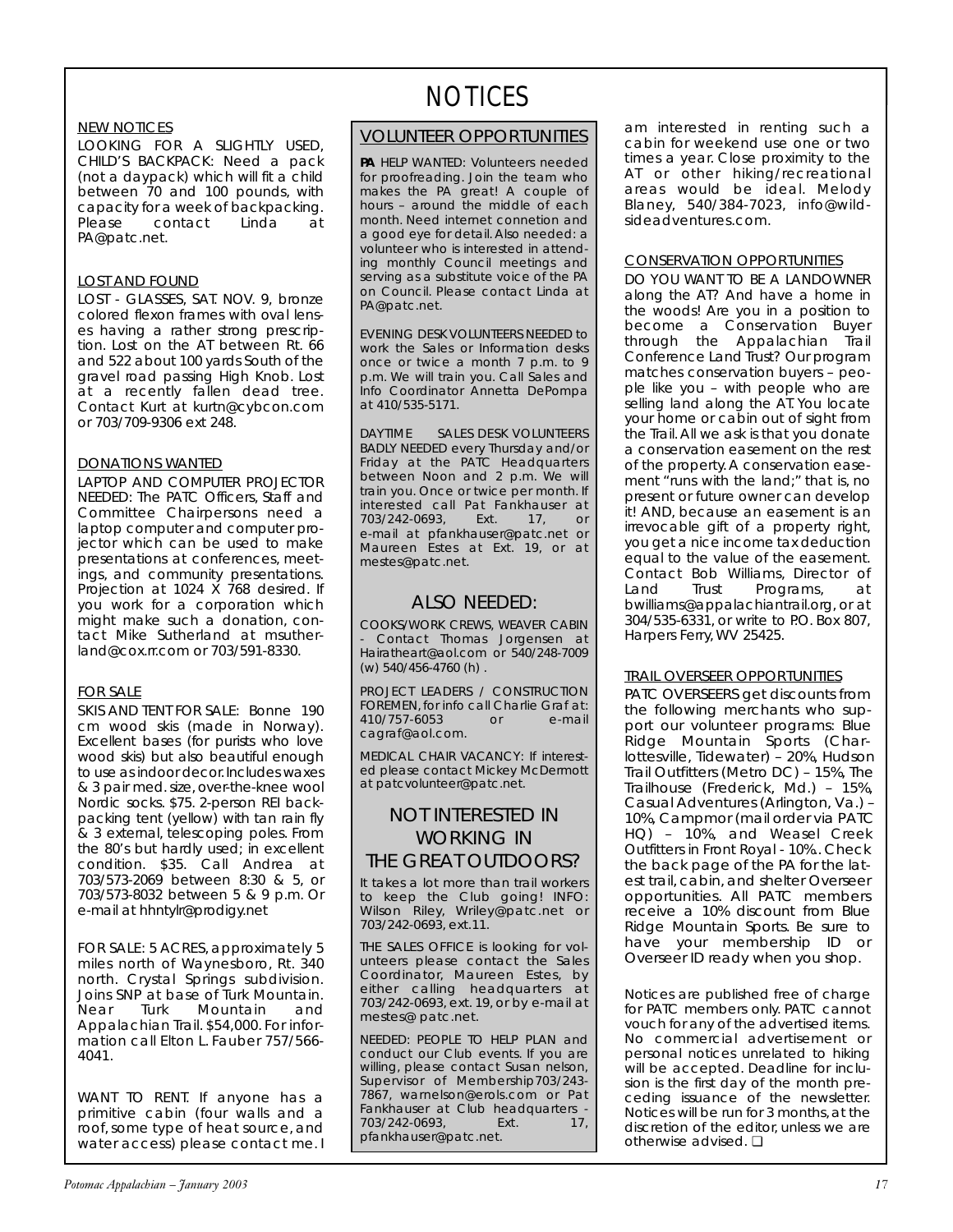# **Trailhead**

Fall rain has softened the ground and considering the number of blowdowns already showing up on trails, some are predicting many more to come this winter. So if you need an excuse to get out this January, check for blowdowns.

As for this past Christmas, I hope all you trail workers got in your requests to Santa for tools of the trade. New pruners, loppers, work gloves, handsaws, and saw chains should have been on the list. That old daypack is looking kind of worn out and needs replacing as well. And some of those PATC hats look like they have been through a war.

## **PHT - Trail Damage**

In early November, overseer Bob Laughlin, one of the original builders of the Potomac Heritage Trail in the early 1980s, discovered about seven man-made waterbars had been removed from his section of trail near Fort Marcy and Pimmit Run. Being an area of unpermitted bike use, the list of suspects is large. But the more curious damage was to 11 natural waterbars and checkdams where the perpetrator had to use a chainsaw to remove them. They varied in thickness from 8 to 15 inches. The mystery has not been solved, but the National Park Service was good enough to re-install the man-made bars. In April 2003, we plan to help Bob construct some more new waterbars as part of a maintenance workshop training session.

# **Wilderness First Aid**

With the catch phrases (1) Never create a second victim and (2) Treat what will kill them first, so began the Wilderness First Aid Course for a number of PATC crew leaders and district managers. It was a cold, wet weekend at the US Coast Guard Station in Alexandria but spirits were high as Chris Tate, assisted by PATC's Cathie Cummins, proceeded to explain the nuances of treating accidents in a wilderness environment. Unlike "normal" first aid, wilderness first aid is characterized by delayed transit (more than a mile or hour from a treatment facility), limited resources, and difficult environment.

To add realism, several scenarios were conducted in a nearby woodsy area that had become a swamp due to the continuous rain. In addition, several notable victims (Liles "broken femur" Creighton, Rick "brain dead" Rhodes, and Mickey "babbling idiot" McDermott) carried out their acting roles in the finest tradition. But under the capable leadership of



*Liles Creighton applies In-Line-Traction to Nathan Reigner as Cathie Cummins looks on during a Wilderness First Aid course.*

Nathan Reigner, our youngest student, each received treatment and was evacuated to safety.

The course provided some valuable lessons on how to deal with accidents in the typical environment where we do most of our trail work. Hopefully we will be smart or lucky enough to avoid having to put the lessons to use.

# **E-mail to a Trail Worker's Wife**

### *Dear Judy,*

I know you'll be disappointed to learn that you missed a chance to do trail work with Ron and me last weekend. Especially, since we worked on the Amberson Ridge section of the Tuscarora Trail. You may remember coming down this section to the shelter above Fowler's Hollow about two years ago. If you had been walking uphill you'd have remembered that this is the section where the trail is steep enough that you don't need to lean over to pick up fallen tree limbs. They're all right there in front of you. Actually, Ron suggested that we work going uphill rather than down. He seemed to think that with the snow on the ground, there would be less of a slipping and falling hazard. I kind of thought that with all of the debris from the preceding ice storm, a person couldn't slip-and-slide very far downslope anyway. After all, there were piles of branches, and even trees, every few paces. I figured that if we were clearing trail as we worked uphill, there would be nothing behind us to stop us when we did slip in the snow. I acquiesced though. As we trudged up the mountain lugging chainsaw and loppers, we were occasionally able to identify the treadway beneath the piles of debris. Not knowing what else to do, we sort of aimed between blazes in our clearing efforts. Of course, it was a little more difficult where the blazed trees were on the ground. I guess that sidehill slippage isn't the only way the position of a trail can shift. You'll be pleased to know that after working all day we had cleared almost a mile of trail. Well, maybe a generous half mile. We ate supper at the Red Rock Inn. I hope Ron remembered to bring you a pie from Blain.

*Pete Brown*

## **Nimbyism**

Prolific D.C. trails Overseer Trip Reid became the latest victim of Washington, D.C.'s notorious Nimbyism (that's Not In My Backyard-ism) this past November. After dutifully trimming overhanging and dead limbs on the Battery-Kemble trail in upper Northwest Washington, Trip received a visit at his home from the U.S. Park Police. Acting on an anonymous tip,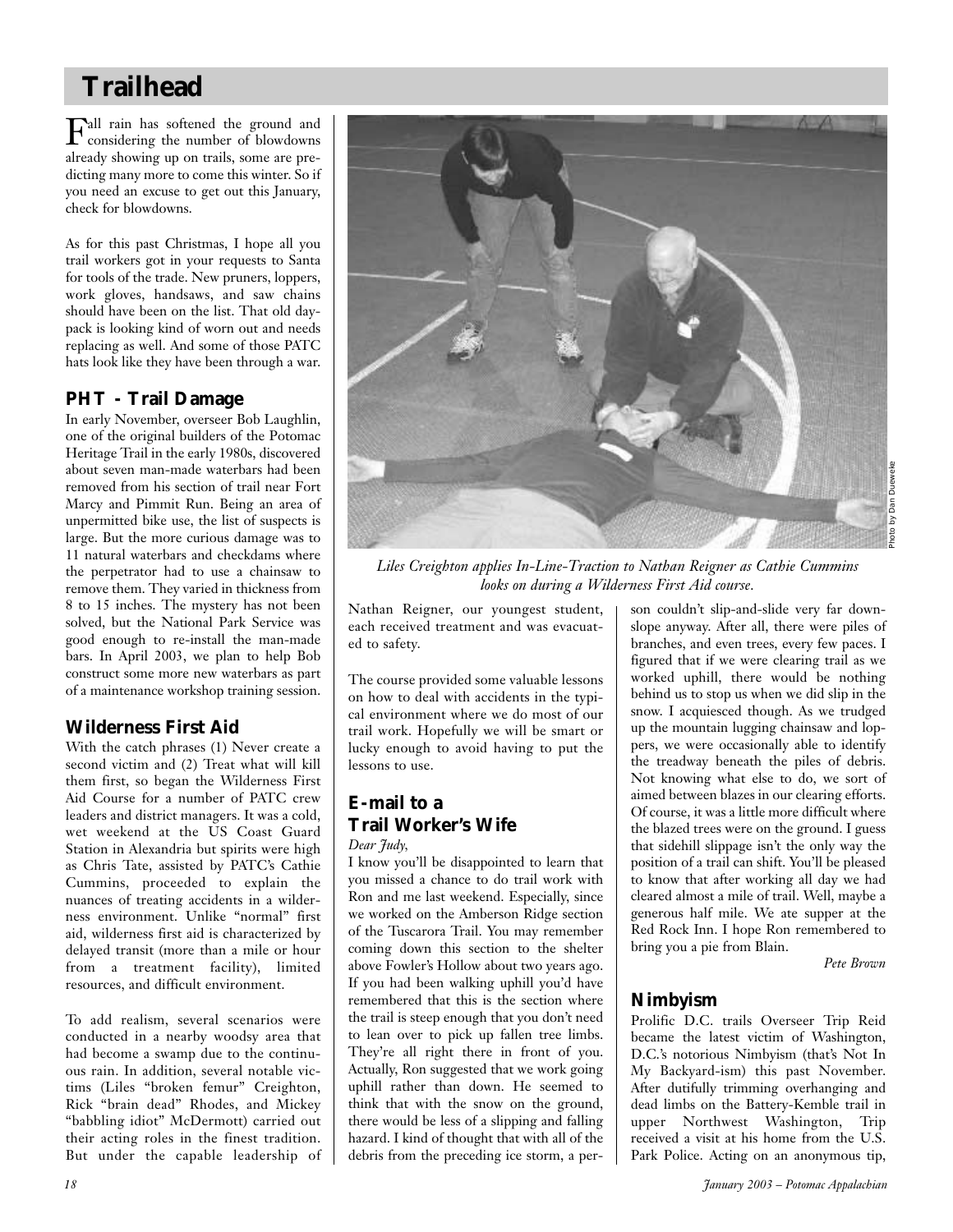# **Trailhead**

they wanted to know if he was cutting on the park's trees and why. Trip says he explained his role as an official volunteer trail Overseer and that the explanation seemed to satisfy the police. Trip adds, though, that he may follow up with the police just to make sure there's no warrant out on him for misdemeanor tree butchering.

### **AT Tread Rehab**

On November 9, Overseer Patrick Stark, DM John McCrea, Dick Dugan, Kevin Kraditor, Sherri Fickel, and John Amberg got together to do some log cribbing and tread rehab on the AT south of Jeremy's Run Overlook. More than 20 logs were installed and some good work was done. The crew retired to Range View Cabin for a feast of Lamb and Kid Stew, Moroccan Cous-Cous, and stir-fry Vegetables. Good time, good food, good weather-great weekend.

### **Ice Storm Response**

SNP North District AT District Manager John McCrea wants to thank the North District AT Overseers for their quick response to a freak ice storm in late October. Within three to four weeks all but a couple sections had Overseer visits and the damage was cleaned up with John, Jose Rojas, and Bernie Stalmann mopping up on Thanksgiving weekend. There was a good bit of damage between the Marshalls and Compton Gap, on Hogback, and on Pass mountains. Thanks again.

### **In The Park**

The SNP leaf people were out in force on a fine Fall day in early November. But the Cadillac Crew managed to find the requisite parking and close out the regular crew season by rebuilding a section of tread on the side trail to Gravel Springs Hut and adding



*New PATC member Andrea Long joins Cadillac Crew to find out about volunteer trail work.*

checkdams and waterbars to an eroded section of the AT.

New PATC members of a couple of weeks, Caron Gibson and Andrea Long, joined the Crew to find out about this volunteer thing. Yes, they found out it involves hard work and dirt. The evening was spent at Jon and Katherine Rindt's house near Front Royal where Fran Keenan's growlers (as in beer) and Bill Ford's rice and shrimp were consumed in short order. Sunday, the Park was in the clouds but the Crew was back at work cleaning and repairing those cursed lateral drains on the AT north of Little Hogback. The clouds lifted as we were leaving to provide some magnificent views for the arriving hoards.

> *John McCrea, A.T. District Manager (far left) and George Walters, Hoodlums Trail*

*a group of students from Georgetown University's Outdoor Education Program, performing trailwork on the A.T. in the North District of SNP in early October.*



*Potomac Appalachian – January 2003 19*

Published monthly by the Potomac Appalachian Trail Club, 118 Park Street, S.E., Vienna, VA 22180.

Periodical class postage paid at Vienna, Va. Postmaster: send address changes to: Potomac Appalachian Trail Club, 118 Park Street, S.E.,Vienna, VA 22180

Subscription: (Free with PATC membership) \$6.00 annually; \$.70 single copies.

### **Student Help**

John McCrea and George Walters worked with eight students from The Georgetown University's Outdoor Education Program in early November, installing waterbars and checkdams on the AT below Range View Cabin in SNP. "It is always a pleasure to work with these hard-working volunteers," Walters reported. The group spent several days backpacking in the park and contributed a good day's work on the AT along the way.

### **Thanks From Kerry Snow**

It's been a real honor for me to serve as Supervisor of Trails over the past two years. I was lucky enough to inherit a strong trails program from my predecessor, Pete Gatje, and hope that I've left it in reasonable shape for the next Supervisor, Liles Creighton. All of the credit for our outstanding reputation as premier trail builders and maintainers goes to our small army of volunteer Overseers, Crew members, and District Managers. PATC and area hikers are extremely fortunate to have the services of these enthusiastic and hardworking men and women, and I'm particularly thankful for the opportunity to share in the pride that their good work inspires. Thanks to all of you for your hard work, for your help in tackling the myriad jobs associated with our trail management program, and for your encouragement when the job got rough. See you on the trail.

Please send any interesting tale, technical advice, individual or group accomplishments, and trail maintenance questions to Trailhead, c/o Jon Rindt, 621 Skyline Forest Drive, Front Royal, VA 22630 or to jkrindt@erols.com. ❏

### *POTOMAC APPALACHIAN*

(UPS-440-280) ©2003, Potomac Appalachian Trail Club, Inc.